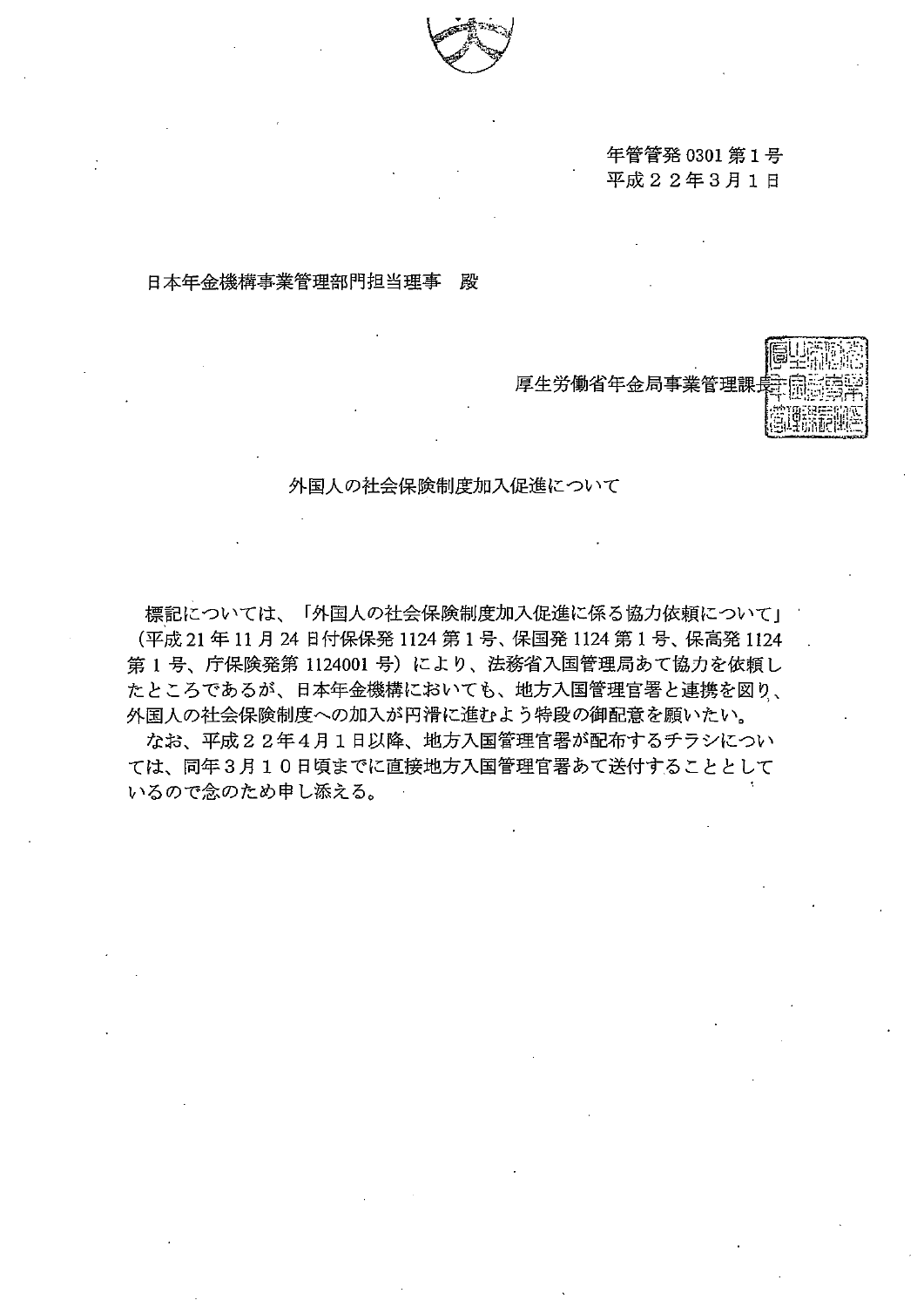保保発1124第1号 保国発1124第1号 保高発1124第1号 庁保険発第 1124001 平成21年11月24日

### 法務省入国管理局入国在留課長 殿



### 外国人の社会保険制度加入促進に係る協力依頼について

外国人の社会保険加入の促進については、平成21年3月31日に閣議決定 された「規制改革推進のための3か年計画 (再改定)」において、「「社会保 険制度に加入していることj の『在留資格の変更、在留期間の更新許可のガイ ドラギジ』への追記j 及び当該措置に伴う f社会保険制度未加入の外国人の社 会保険加入を促進するための関係行政機関の連携の仕組みの検討」について決 定がなされているところである。 '

ついては、当該閣議決定にかんがみ、外国人の在留資格の変更、在留期間の 更新許可の際に社会保険制度未加入が判明した外国人の社会保険制度への加入 ・が円滑に進むよう、地方入国管理官暑における社会保険制度加入の周知につい て、貴省の協力をお願いする。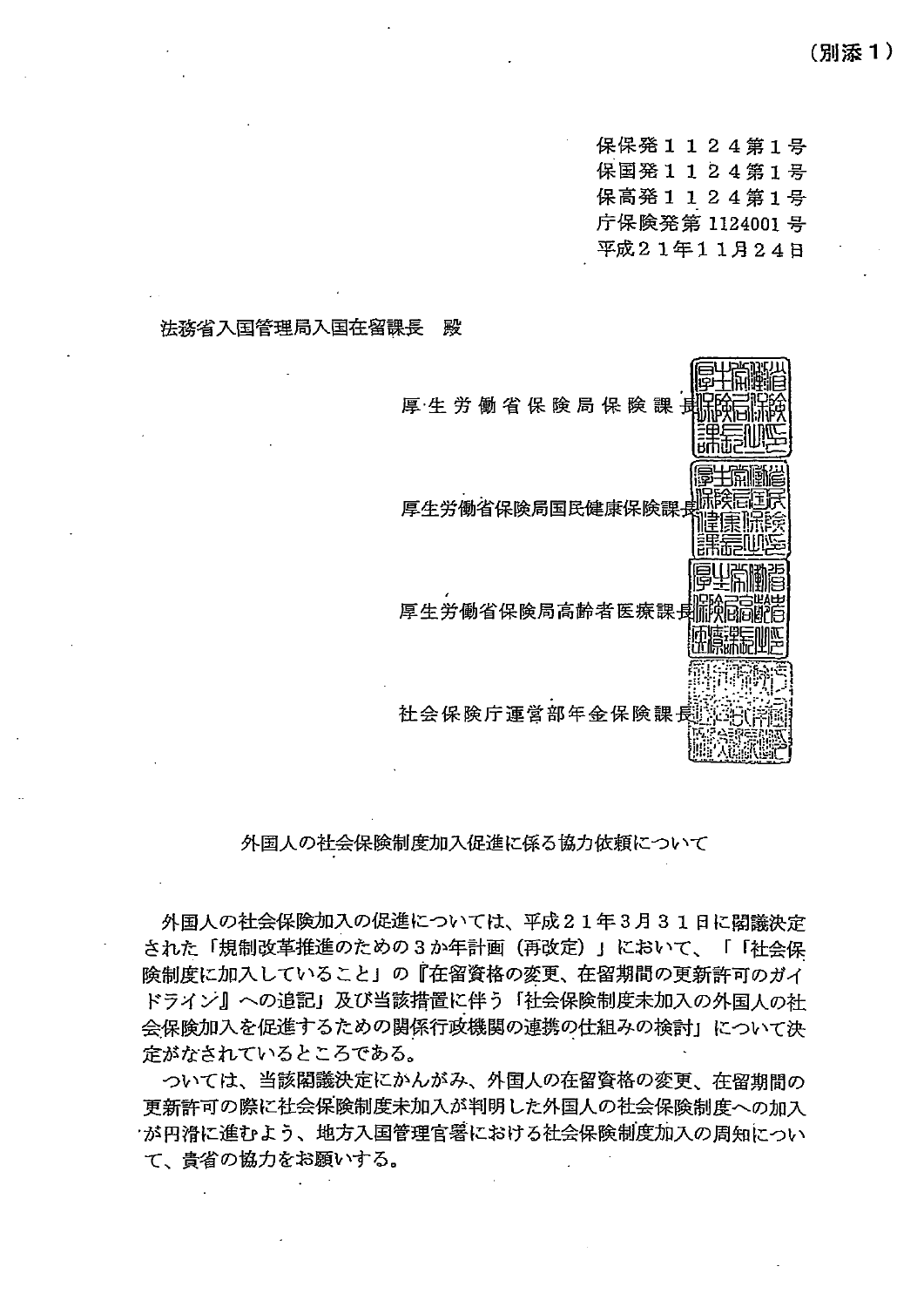# ・<br>事務連絡 平成21年11月24日

### 法務省入国管理局入国在留課 御中

「写」

厚生労働省保険局保険課 厚生労働省保険局国民健康保険課 厚生労働省保険局高齢者医療課 社会保険庁運営部年金保険課

外国人の社会保険制度加入促進に係る協カ依頼について

外国人の社会保険加入の促進については、「外国人の社会保険制度加入促進 に係る協力依頼について」(平成 21年11月 24日保保発 1124 第1号・保国発 1124 第1号・保高発 1124 第1号・庁保険発第 1124001号)において、貴省への 御協力をお願いしているところですが、外国人の在留資格の変更、在留期間の 更新許可の際に社会保険制度未加入が判明した外国人の社会保険制度への加 が円滑に進むよう、別添のチラシを地方入国管理官暑で配布していただくこと をお願いしたいと考えております。

別添のチラシは、所要の準備が整い次第送付いたしますので、よろしくお願 いいたします。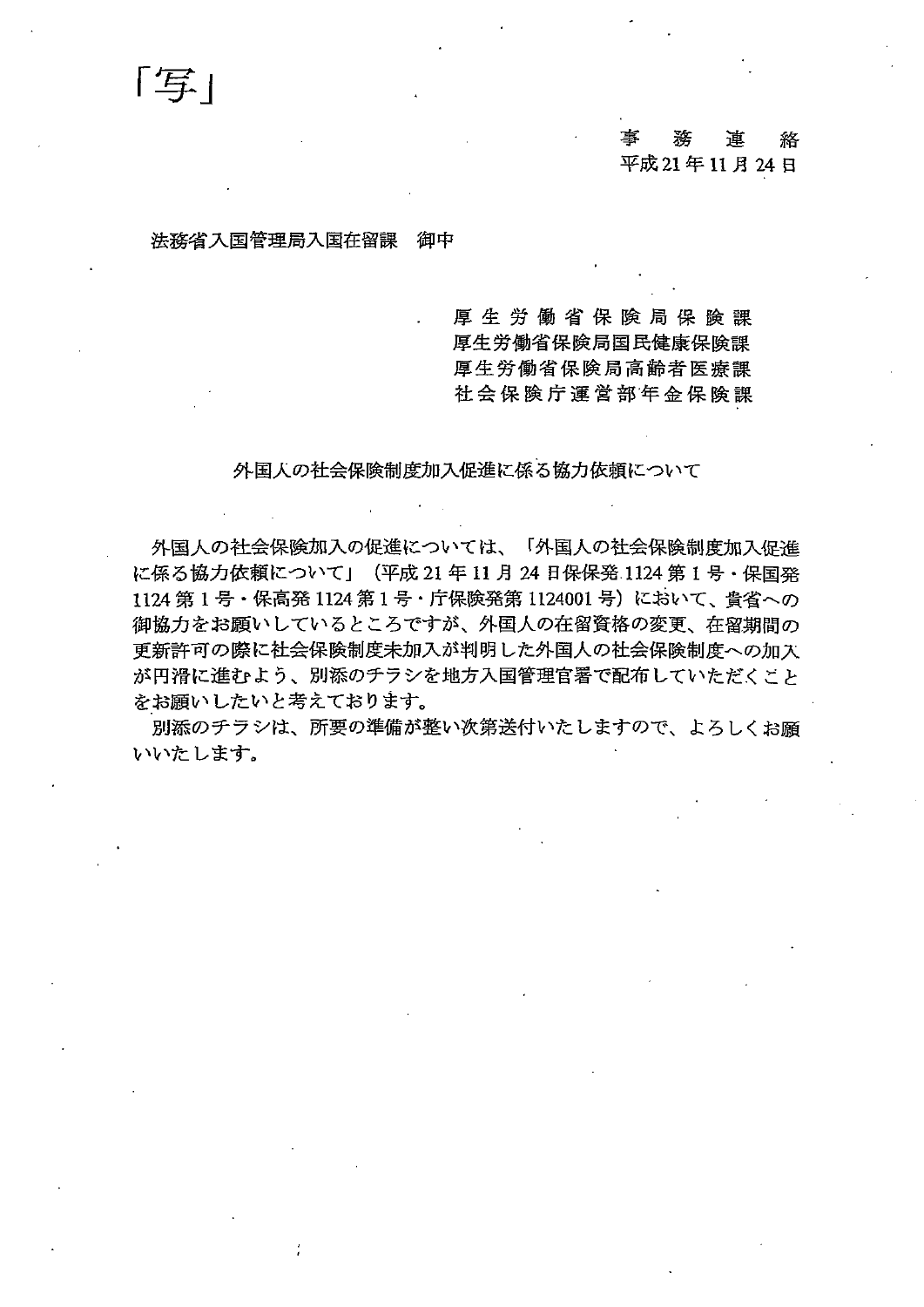# 社会保険制度加入のご案内

あなた又はあなたの家族が会社で働いている? ※ パートタイマー、アルバイトの方も含まれる場合があります。対象と なるか否かは、お勤めの会社にお問い合わせください。

◆あなたが加入しなければならない 医療保険・年金への加入手続は、 お勤めの会社に義務付けられてい ますので、会社に加入手続のお願 いをしてください。

◆ お勤めの会社が医療保険・年金 への加入の手続をとらず、医療保 険・年金に未加入となっている場 合は、年金事務所にご相談くださ い。

★ 詳細につきましては、お近くの年金 事務所にご相談ください。

# はい いいえ

- ◆あなたが加入しなければならない 医療保険・年金への加入手続は、 お住まいの市区町村役場の国民健 康保険、国民年金担当窓口で、自 分で手続きすることとなります。
- ※ 無職の方、留学生や就学生等で週 28 時間以内のアルバイト等をしている方 は、通常、こちらに該当します。

★ 詳細につきましては、 お住まいの市区町村役場の国民 健康保険、国民年金担当窓口にこ 相談ください。

※年金事務所へ日本語以外で相談する場合は、通訳が必要です。

あなたが7 5 歳以上であれば、後期高齢者医療制度へ加入するこ ととなります。

★ 詳細につきましては、お住まいの市区町村役場の後期高齢者医療制度担当窓口に ご相談ください。



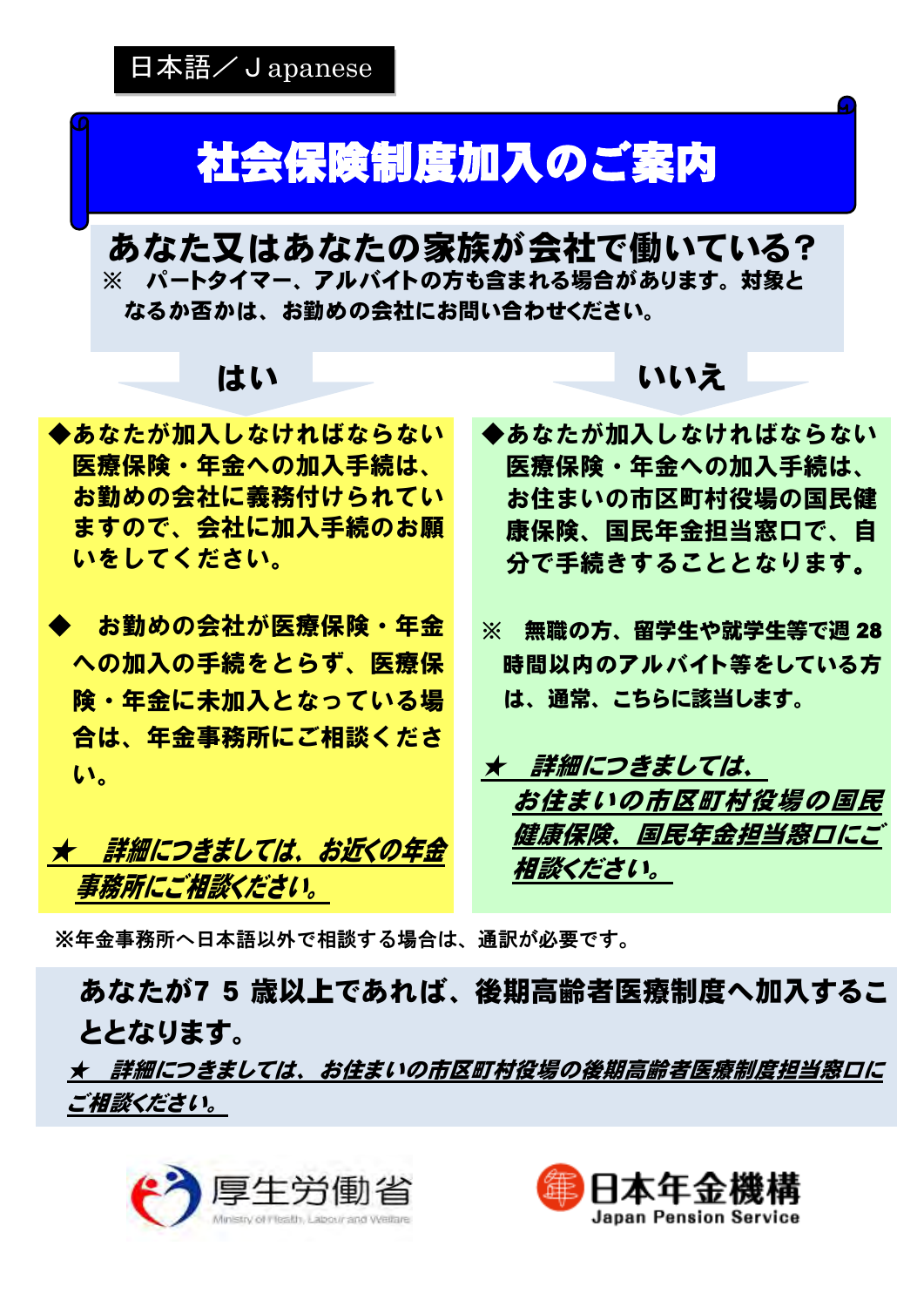# 社 会 保 険 制 度 に つ い て



## 1 .健康保険制度について

適用事業所に常用的に使用される限り、外国人の方にも健康保険が適用され、 これに加入しなければなりません。

 健康保険に加入することにより、被保険者やその被扶養者の病気やけが、出産 や死亡の場合に必要な保険給付等が受けられます。

※ 適用事業所とは、法人の事業所、5人以上の個人事業所をいいます。

# 2. 国民健康保険制度及び後期高齢者医療制度について

①75歳未満で健康保険の適用対象とならない外国人の方

②75歳以上の外国人の方

Ξ

であって、外国人登録を行い、入管法により決定された在留期間が1年以上であ る方(1年以上日本に滞在すると認められる方を含む。)は、国民健康保険(①の 方)又は後期高齢者医療制度(②の方)が適用され、加入の手続きをする必要が あります。

 国民健康保険又は後期高齢者医療制度に加入することにより、病気やけがの場 合に必要な保険給付等が受けられます。

# ※ 医療機関を受診する際に健康保険、国民健康保険又は後期高齢者 医療制度の保険証を提示しない場合は、医療費は原則として全額自 己負担となります。

## 3. 厚生年金保険・国民年金について

外国人の方についても、適用事業所に常用的に使用される限り、厚生年金保険 が適用され、これに加入しなければなりません。また、常用的に使用関係にない 外国人であっても、日本国内に住所を有する方は国民年金に加入しなければなり ません。

 年金制度に加入し、一定の要件を満たすことにより、老齢、障害、死亡等の場 合には、それぞれ老齢年金、障害年金(又は障害手当金)、遺族年金が支給され ます。

 また、日本で年金制度に加入していた外国人の方は、日本を出国後、請求手続 きをすることにより脱退一時金が受けられます。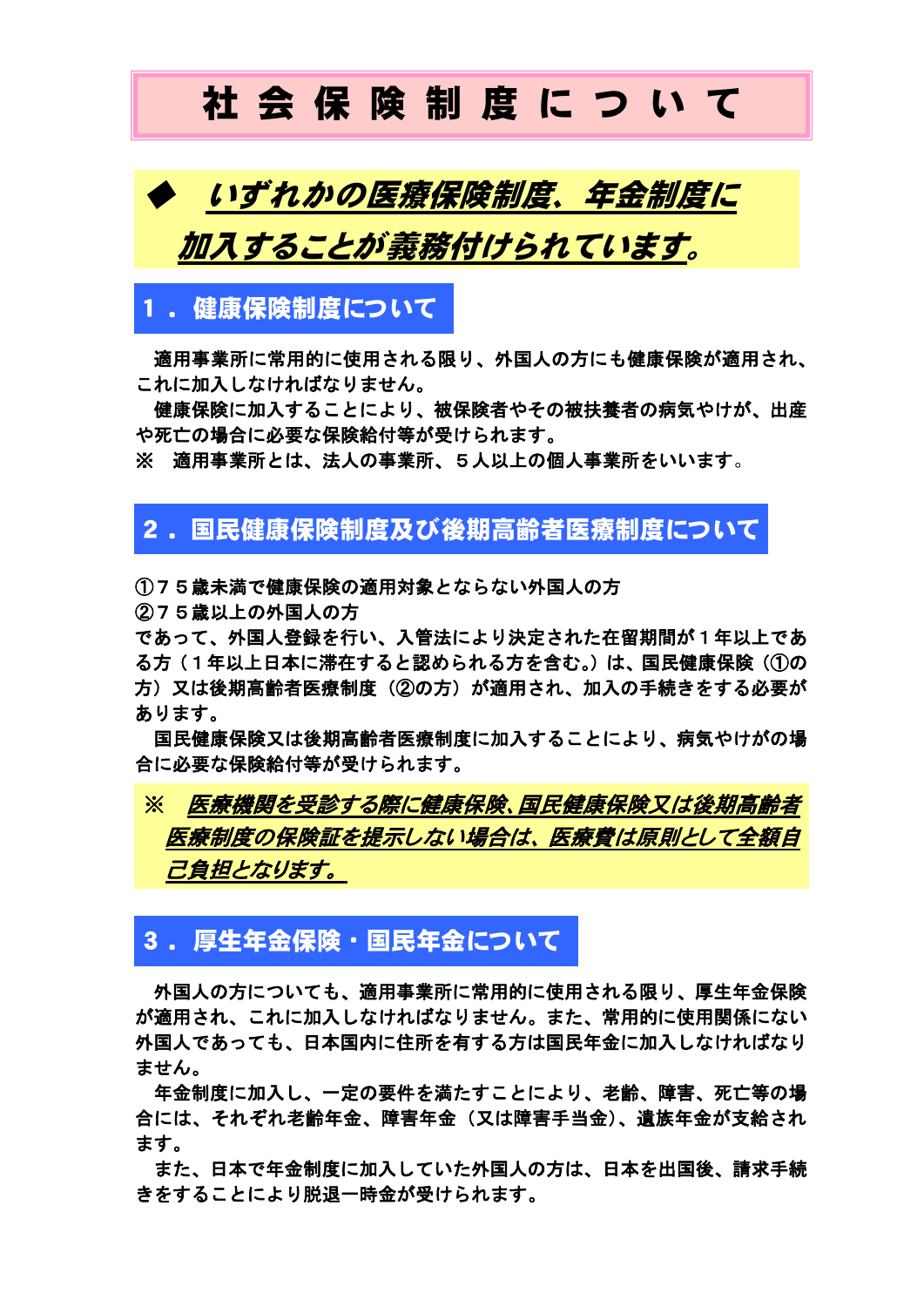# 英語/English

# **Enrollment in a Social Insurance System**

Do you or your family work for a company?

 whether you must enroll in the system. \* Some part-time or temporary workers are covered by the system. Please check with the company you or your family work for regarding



- ◆With regard to health insurance and pension systems in which you are obliged to enroll, the company you work for is required to take necessary procedures. Please request your company to do so.
- ◆If your company has not taken procedures for health insurance and pension systems and you have not enrolled in those systems, please consult with a pension office.

## ★ *For more details, please consult with your nearest pension office.*

- ◆With regard to health insurance and pension systems in which you are obliged to enroll, you are required to take necessary procedures on your own at the national health insurance and national pension counter in the local office of the municipality in which you reside.
- \* In general, those who are unemployed, or who are foreign students or pre-college students having a part-time job in which they work no more than 28 hours a week, are covered by this type of system.
- ★ *For more details, please consult with the national health and national pension counter in a local office of the municipality in which you reside.*

\* Those who wish to consult with a pension office in a language other than Japanese need to be accompanied by an interpreter.

If you are 75 years old or older, you are obliged to enroll in the Medical Care System for Latter-Stage Elderly.

★ *For more details, please consult with the counter for the health insurance system for the latter-stage elderly in a local office of the municipality in which you reside.*



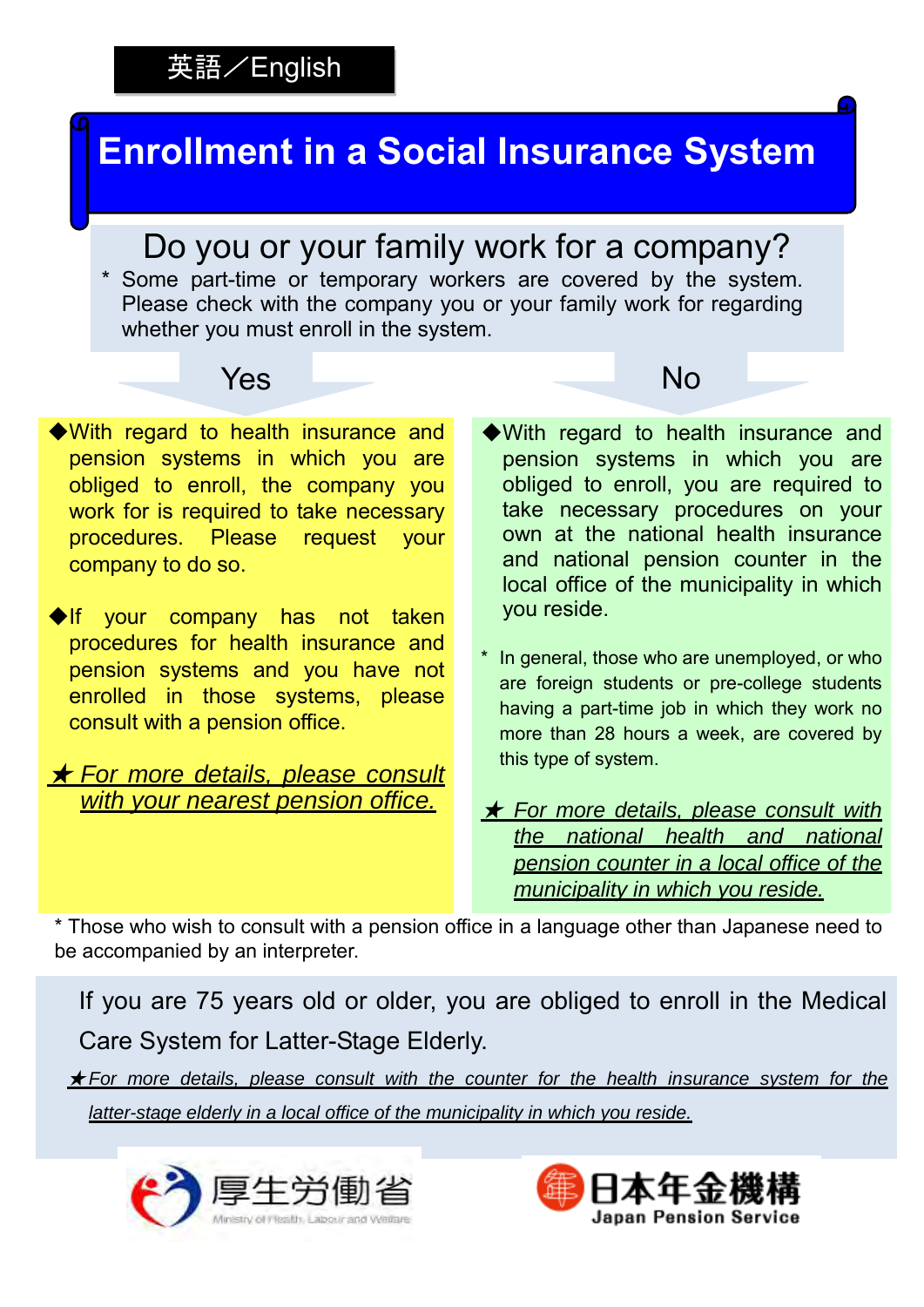# Social Insurance Systems

◆ *You are obliged to enroll in one of the health* 

*insurance and pension systems.*

## 1. Employee's Health Insurance System

**Foreign nationals who are regularly employed by a target business establishment are covered by Employee's Health Insurance, and must enroll in the system.** 

**Those who enroll in the health system can receive necessary insurance benefits, etc., when they or their dependents become sick or injured, give birth, or die.** 

**\* A target business establishment means a corporation or a sole proprietorship which employs 5 workers or more.**

## 2. National Health Insurance System and Medical Care System for the Latter-Stage Elderly

**(1) Foreign nationals aged under 75 who are not covered by any health insurance system** 

**(2) Foreign nationals aged 75 or older** 

**Those who fall under either of the above, who have applied for a foreign resident registration and whose period of stay is to be one year or longer under the Immigration Control Act (including those who are permitted to stay in Japan for one year or longer), are covered by the National Health Insurance System (for those who fall under (1)) or the Medical Care System for Latter-Stage Elderly (for those who fall under (2)), and need to take procedures for enrollment.** 

**Those who have enrolled in the National Health Insurance System or the Medical Care System for Latter-Stage Elderly can receive insurance benefits, etc., for medical treatment received for illness and injuries.** 

**\*** *When you receive medical care at a medical institution without presenting your employee's health insurance card, national health insurance card or latter-stage elderly medical insurance card, you must in principle bear the full expenses for medical care.*

## 3. Employee's Pension Insurance and National Pension Systems

**Foreign nationals who are regularly employed by a target business establishment are covered by the Employee's Pension Insurance System, and must enroll in the system. Foreign nationals who are not regularly employed but have a fixed address in Japan must enroll in the National Pension Plan.** 

**For those who enrolled in the pension system and meet certain requirements, an old-age pension, disability pension (or disability allowance), or survivors' pension will be paid when they reach old age, become disabled, or die, respectively.** 

**Foreign nationals who enrolled in a pension system in Japan can apply for the Lump-Sum Withdrawal Payments after they leave Japan.**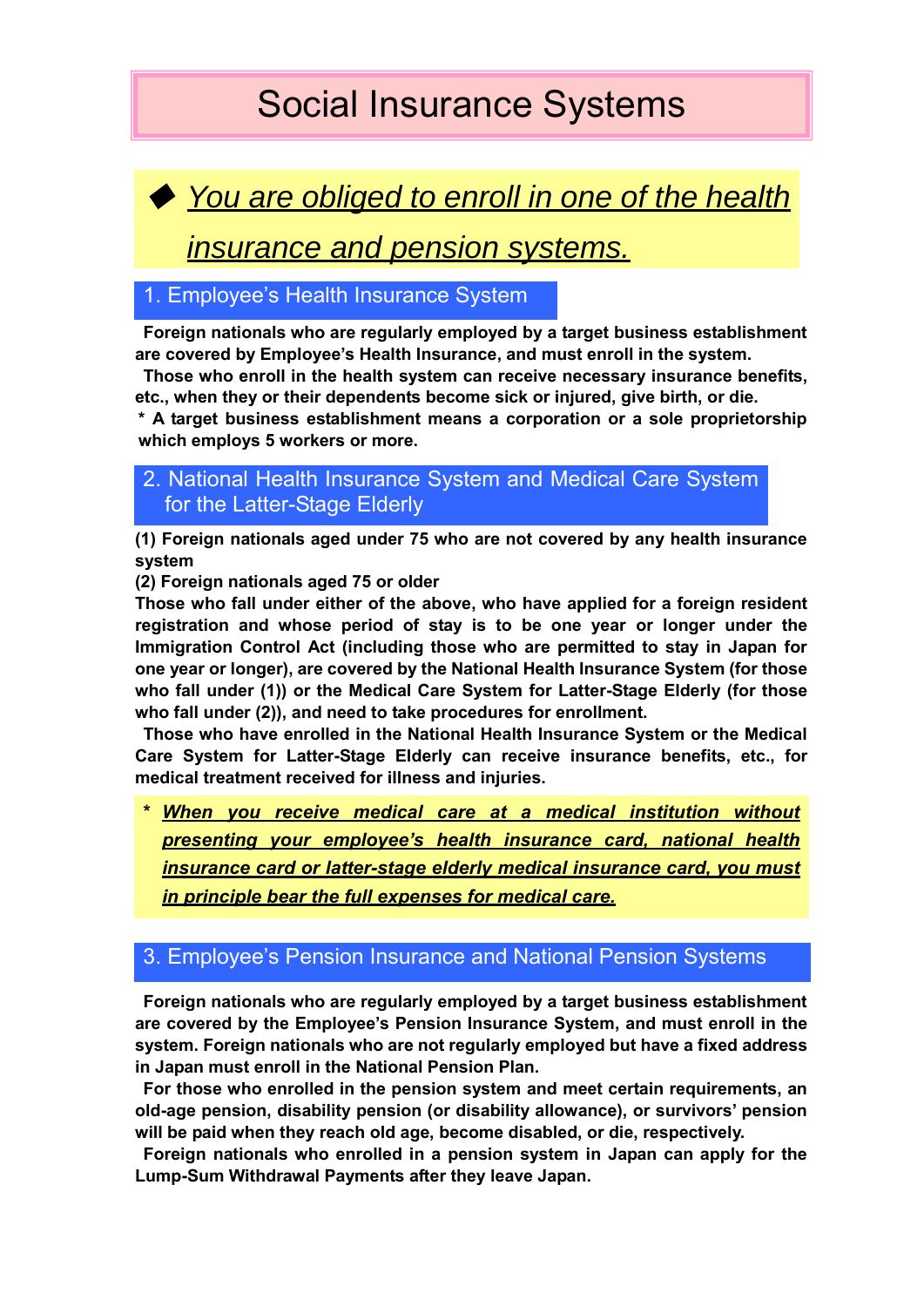## **Guía de afiliación al sistema de seguro social** ◆ Si la empresa en la que **trabaja, no realiza la correspondiente tramitación del seguro de salud y seguro de pensión, consulte a la Oficina de pensiones.** ◆ **Por favor solicite a la empresa en la que trabaja que lo afilie al seguro de salud y seguro de pensión debido a que es mandatario.** ★ *Por más detalles consulte a la Oficina de pensiones más cercana.* ¿Usted o un miembro de su familia trabaja en una empresa? ※ En algunos casos se incluyen los trabajos de medio tiempo o por hora. Por favor pregunte en la empresa en donde trabaja si es necesaria la afiliación al seguro social. ◆ **Usted, por su cuenta, debe realizar el trámite de afiliación al seguro de salud y seguro de pensión, en la ventanilla encargada de las pensiones ubicada en la Municipalidad de su domicilio de residencia.** ※ Si está desempleado, está becado, o ha venido por un entrenamiento, etc. y trabaja menos de 28 horas a la semana, debe proceder tal como se detalla aquí. ★ *Por más detalles, consulte a la ventanilla encargada del seguro de salud y seguro de pensión ubicada en la Municipalidad de su domicilio de residencia.* Si la empresa DEBE afiliarlo: Si la empresa NO DEBE afiliarlo: スペイン語/Spanish ※ Si desea realizar consultas en la Oficina de pensión en un idioma que no sea el japonés, es necesario un traductor.

Si es mayor a los 75 años, debe afiliarse al sistema de seguro de salud para ancianos.

★ *Por más detalles, consulte a la ventanilla encargada del sistema de seguro para ancianos ubicada en la Municipalidad de su domicilio de residencia.*



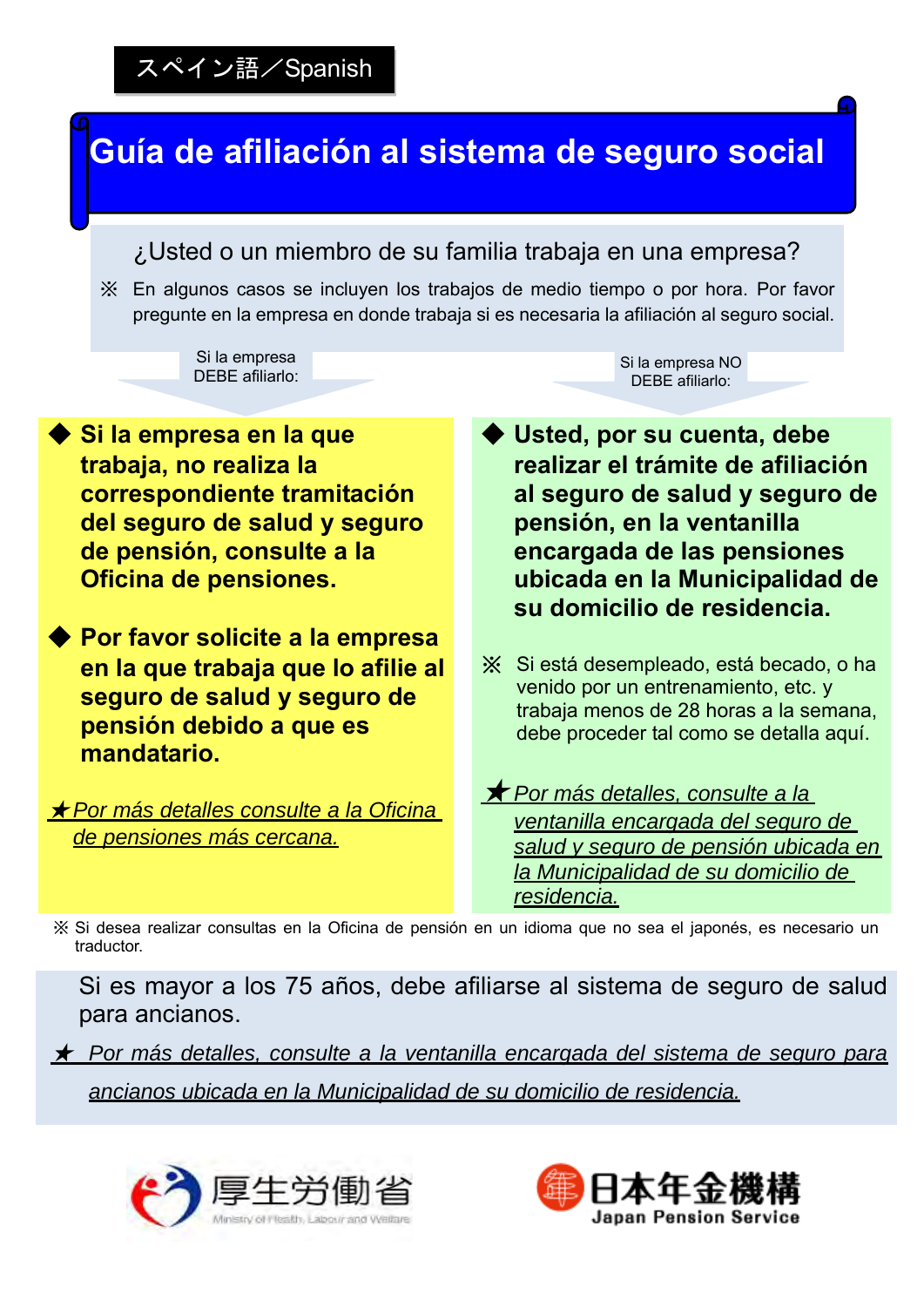# Sistema de seguro social

◆ *Es obligatoria la afiliación a uno de los sistemas de seguro de salud y sistemas de pensión existentes.*

## 1. Sistema de seguro. social

**Si el trabajador extranjero se encuentra trabajando en alguna empresa afiliada a un plan de seguro social, el trabajador extranjero está obligado a afiliarse al seguro de salud.** 

**Si el trabajador extranjero se encuentra afiliado al seguro de salud, el seguro social cubre no solamente sus gastos médicos sino también los de su cónyuge y otros familiares que dependen de usted. También usted y sus familiares dependientes recibirán asistencia económica en caso de parto o muerte en el Japón.** 

※ **Las empresas legales y empresas particulares con más de 5 trabajadores deben estar afiliadas a un plan de seguro social.** 

### 2. Sistema de seguro nacional de salud y seguro nacional de salud para ancianos.

①**Las personas extranjeras menores de 75 años y que no tengan seguro de salud,**  ②**las personas extranjeras mayores de 75 años,** 

**deben tener el registro de extranjero, y estar en el Japón por un lapso de más de un año, tal como está estipulado en la ley migratoria (incluyendo a aquellas personas con más de un año y medio de residencia reconocida en el Japón), para tener el derecho y la obligación de afiliación al seguro nacional de salud (para el caso de las personas mencionadas en** ① **y al seguro de salud para ancianos (para el caso de las personas mencionadas en** ②**).** 

**Si se encuentra afiliado a los sistemas de seguro nacional de salud o seguro de salud para ancianos, puede gozar de los beneficios del seguro en el caso de enfermedad o accidente.** 

※ **Si debe realizar un examen médico en una institución médica, muestre la tarjeta de seguro de salud, seguro nacional de salud o el seguro nacional de salud para ancianos en la recepción. En el caso de no mostrar la tarjeta del seguro de salud, deberá pagar básicamente la totalidad de los gastos médicos.**

### 3. Seguro de pensión laboral y seguro nacional de pensión.

**Si el trabajador extranjero se encuentra trabajando en alguna empresa afiliada a un plan de seguro social, el trabajador debe estar obligatoriamente afiliado también al seguro de pensión laboral. Los extranjeros que no trabajan y tienen residencia fija en el Japón, deben afiliarse al seguro nacional de pensión.** 

**Al afiliarse al sistema de pensión, luego de cumplir con ciertas condiciones, podrá recibir durante su vejez una pensión, si se enferma podrá recibir una pensión por enfermedad (o una mensualidad por enfermedad), y en caso de fallecimiento sus familiares podrán recibir una pensión.** 

**Si una persona extranjera ha estado afiliada al sistema de pensión en el Japón, a pesar de haber salido del Japón, podrá realizar la tramitación para solicitar una parte del total aportado.**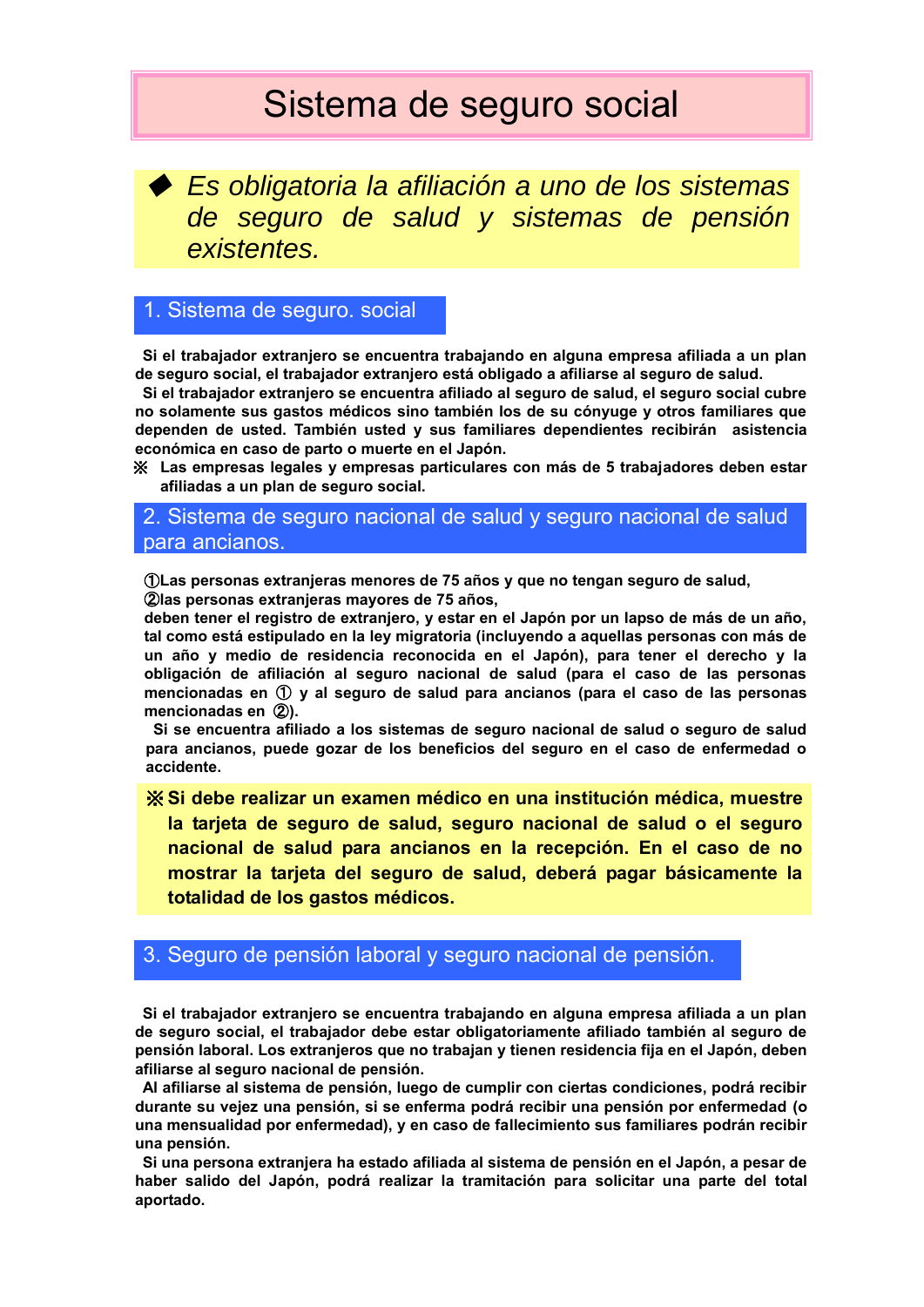# **Guia para Inscrição no Sistema de Seguro Social (Shakai Hoken Seido)**

# Você ou seu familiar trabalha em uma empresa?

 para saber se você se enquadra nas condições de inscrição. \* Considera-se também em determinados casos, trabalhadores em tempo parcial (part-timer) e temporários de baixa carga horária ("arubaito"). Consulte a sua empresa

- ◆Então a sua empresa é obrigada a fazer os procedimentos necessários para a sua inscrição num seguro de saúde (iryou-hoken) e plano de pensão (nenkin) que você precisa estar inscrito, portanto peça à sua empresa para proceder com a sua inscrição.
- ◆Se a sua empresa não fizer os devidos procedimentos para a sua inscrição no seguro de saúde (iryou-hoken) e plano de pensão (nenkin), e por esse motivo você se encontrar sem o seguro de saúde e a pensão, consulte o escritório da pensão (nenkin jimusho) mais próximo.

★ *Para mais detalhes consulte o escritório da pensão (nenkin jimusho) mais próximo.*

- Sim Não
	- ◆Os procedimentos para a inscrição no seguro de saúde (iryou-hoken) e plano de pensão (nenkin) que você precisa estar inscrito devem ser feitos por sua conta própria na prefeitura da sua municipalidade junto aos respectivos balcões responsáveis pelo seguro nacional de saúde (kokumin hoken) e pelo plano nacional de pensão (kokumin nenkin).
	- \* O caso acima é normalmente aplicado também para aqueles que estão sem emprego ou estudantes estrangeiros e estudantes que prestam trabalho temporário ("arubaito") com carga horária semanal de até 28 horas.
	- ★ *Para mais detalhes consulte os balcões responsáveis pelo seguro nacional de saúde (kokumin hoken) e pelo plano nacional de pensão (kokumin nenkin) da prefeitura da municipalidade onde reside.*

\* Deve providenciar um intérprete caso queira fazer consultas no escritório da pensão em outro idioma sem ser o japonês.

Se você tiver idade acima de 75 anos deverá se inscrever no sistema de saúde para idosos em idade avançada (kouki koureisha iryou seido).

★ *Para mais detalhes consulte o balcão responsável pelo sistema de saúde para idosos em idade avançada (kouki koureisha iryou seido) da prefeitura da municipalidade onde reside.*



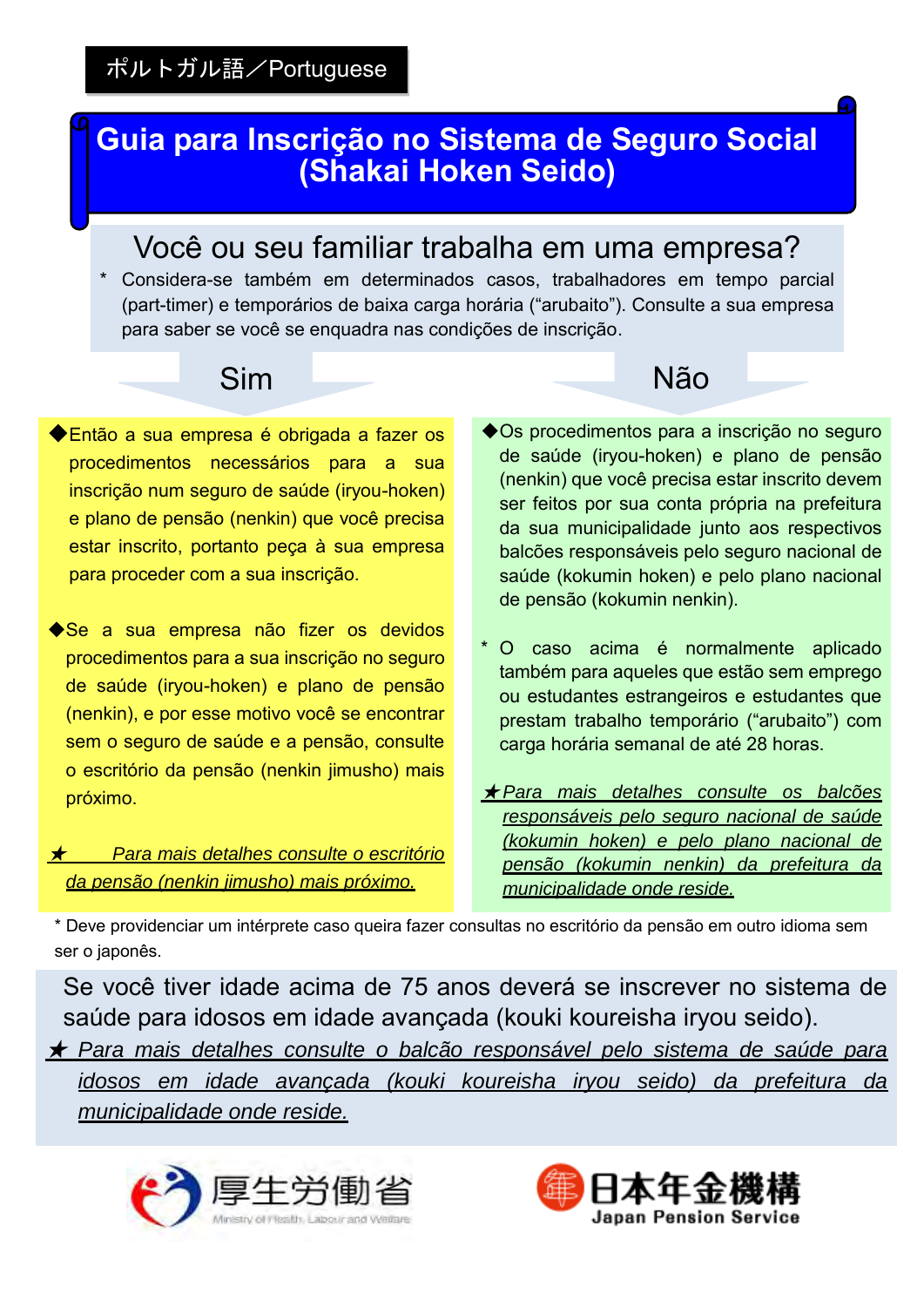# Sobre o Sistema de Seguro Social (Shakai Hoken Seido)

◆ *É obrigatória a inscrição em um dos sistemas de seguro de saúde (iryou hoken) e plano de pensão (nenkin) enumerados abaixo.*

### 1. Sistema de seguro de saúde para o empregado (kenkou hoken seido)

**Desde que esteja sendo empregado regularmente num estabelecimento comercial aplicável, o trabalhador estrangeiro será inserido no seguro de saúde para o empregado (kenkou hoken) devendo se inscrever neste.** 

**A inscrição no seguro de saúde para o empregado (kenkou hoken) permitirá tanto ao trabalhador segurado como ao(s) seu(s) familiar (es) dependente(s) receber em casos de doença, ferimento, parto ou falecimento, o pagamento do seguro e outros benefícios.** 

**\* Considera-se um estabelecimento comercial aplicável o estabelecimento comercial de uma pessoa jurídica (houjin) ou mesmo um estabelecimento autônomo (kojin jigyou-sho) que empregue 5 funcionários ou mais.** 

### 2. Sistema de seguro nacional de saúde (kokumin kenkou hoken seido) e sistema de saúde para idosos em idade avançada (kouki koureisha iryou seido)

①**O estrangeiro com idade inferior a 75 anos e que não se enquadra nas condições de inserção no seguro de saúde para o empregado (kenkou hoken), ou** 

②**O estrangeiro com idade acima de 75 anos,** 

**que tenham feito o registro de estrangeiro (gaikokujin touroku) e que tenham obtido um período de permanência (zairyu kikan) no país de acordo com a lei de controle de imigração de 1 ano ou mais (considera-se igualmente aquele que possui permissão para permanecer no Japão por 1 ano ou mais) se enquadrarão no seguro nacional de saúde (kokumin kenkou hoken, para o caso** ①**) ou no sistema de saúde para idosos em idade avançada (kouki koureisha iryou seido, para o caso** ②**), devendo fazer os procedimentos necessários para a sua inscrição.** 

**A inscrição no seguro nacional de saúde (kokumin kenkou hoken) ou no sistema de saúde para idosos em idade avançada (kouki koureisha iryou seido) permitirá receber o pagamento do seguro e outros benefícios em casos de doença ou ferimento.** 

# *\* Ao fazer exames num estabelecimento médico, o paciente que não apresentar uma das cadernetas do seguro (hoken-shou) seja do seguro de saúde para o empregado (kenkou hoken),*

3. Seguro de pensão para assalariados (kousei nenkin hoken) e plano nacional *(kouki koureisha iryou seido) deverá arcar por sua conta com*  de pensão (kokumin nenkin)

**Mesmo que seja um estrangeiro, se estiver sendo empregado regularmente num estabelecimento comercial aplicável, será inserido no seguro de pensão para assalariados**  *a totalidade da despesa médica.* **(kousei nenkin hoken) sendo necessário fazer a sua inscrição. Mesmo que não esteja sendo empregado regularmente, o estrangeiro que possui residência no Japão deve-se se inscrever neste caso no plano nacional de pensão (kokumin nenkin).** 

**Ao se inscrever no sistema de plano de pensão e ao completar determinadas condições poderá receber nos casos de velhice, invalidez, falecimento, etc. os respectivos pagamentos da pensão por idade (rourei nenkin), pensão ou auxílio por invalidez (shougai nenkin ou shougai teatekin) e pensão para a família do falecido(a)(izoku nenkin).** 

**O estrangeiro inscrito no sistema de plano de pensão no Japão, ao deixar o país poderá fazer a solicitação para o recebimento da devolução por desligamento da pensão (dattai itiji-kin).**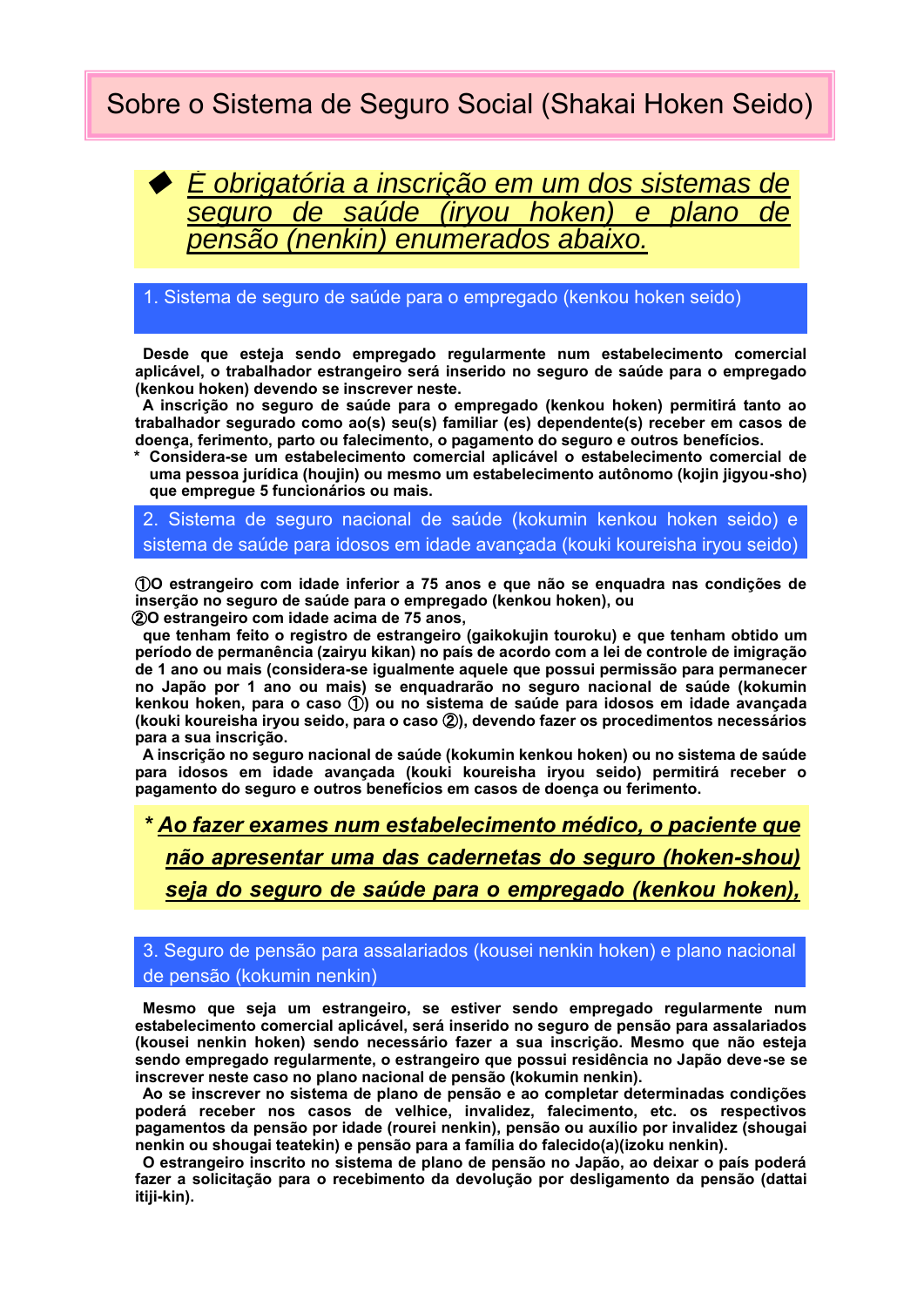

※当使用日语以外的其他语言向年金事务所进行咨询时,需要带口译。

如果您是 75 岁以上者, 应加入后期高龄者医疗制度。 ★ 关于详细内容,请向居住地的市区町村政府的后期高龄者医疗制度负责窗口咨询。



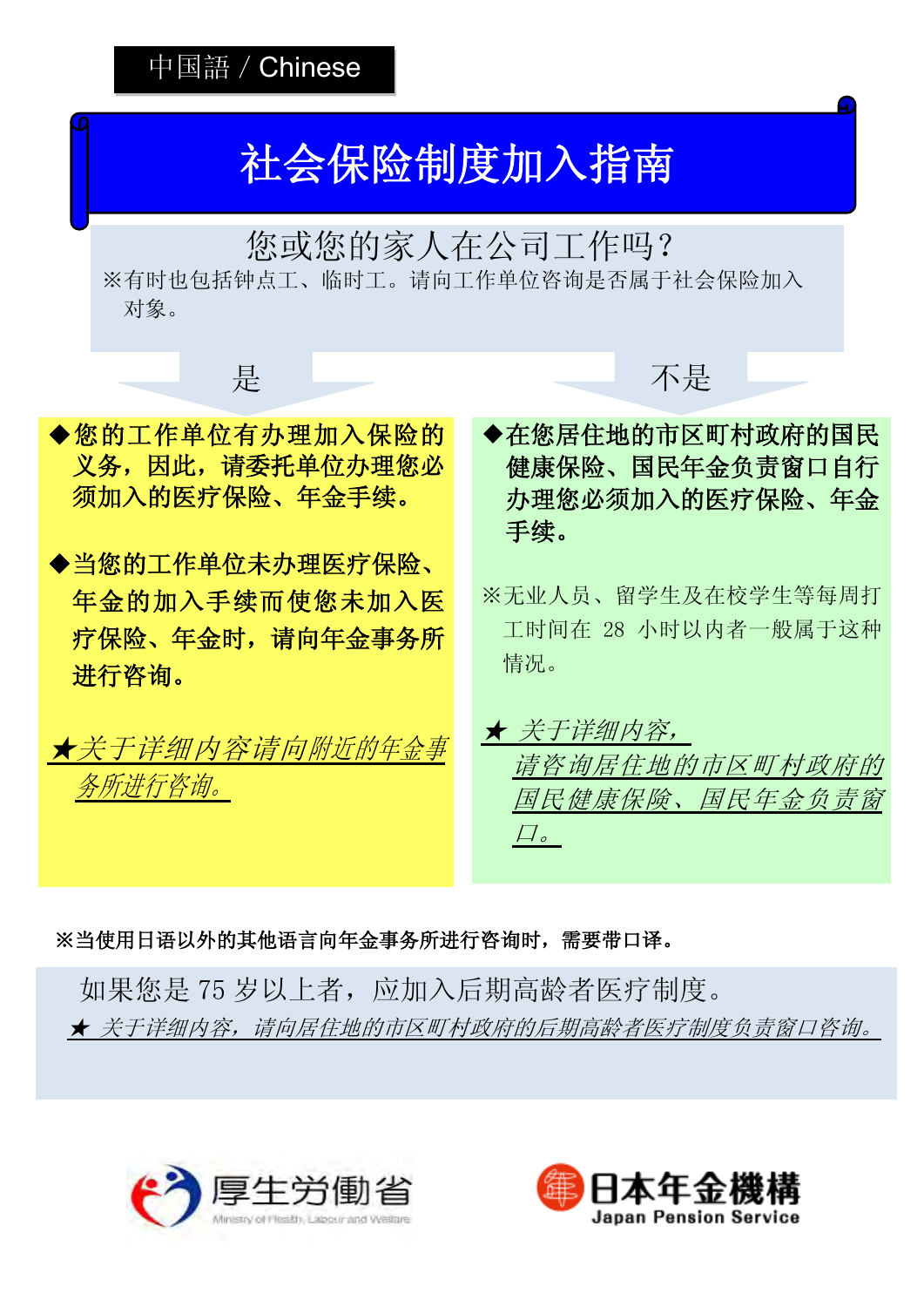# 关 于 社 会 保 险 制 度



# 1.关于健康保险制度

只要被经常性地雇用于适用健康保险制度的事业所,健康保险也就适用于外国人 并必须加入该保险。

通过加入健康保险,被保险者及其扶养者患病、受伤、分娩及死亡时,可得到必 要的保险赔付等。

※适用事业所是指法人的事业所、5 人以上的个人事业所。

## 2.关于国民健康保险制度及后期高龄者医疗制度

①未满 75 岁、非健康保险适用对象的外国人

②75 岁以上的外国人

Ξ

进行了外国人登记,根据入管法的规定确定居留期限为 1 年以上者(包括被允许居 留 1 年以上者)适用国民健康保险(上述①的人士)或后期高龄者医疗制度(上述 ②的人士)并需要办理加入手续。

通过加入国民健康保险或后期高龄者医疗保险,在患病及受伤时可得到必要的保 险赔付等。

※在医疗机构就诊时,如未提示健康保险、国民健康保险或后期高龄 **者医疗制度的保险证时,原则上自行全额负担医疗费。** 

# 3.关于厚生年金保险、国民年金

对于外国人,只要被经常性地雇用于适用厚生年金保险的事业所,就必须加入该 保险。同时,即使无经常性雇佣关系的外国人,如在日本国内拥有住所,也必须加 入国民年金。

加入年金制度后,在满足一定条件时,在高龄后或出现残障、死亡等时,分别可 领取高龄年金、残障年金(或残障补贴)、遗族年金。

同时,当在日本加入年金制度的外国人离开日本后,可办理申请手续,领取一次 性脱离补助金。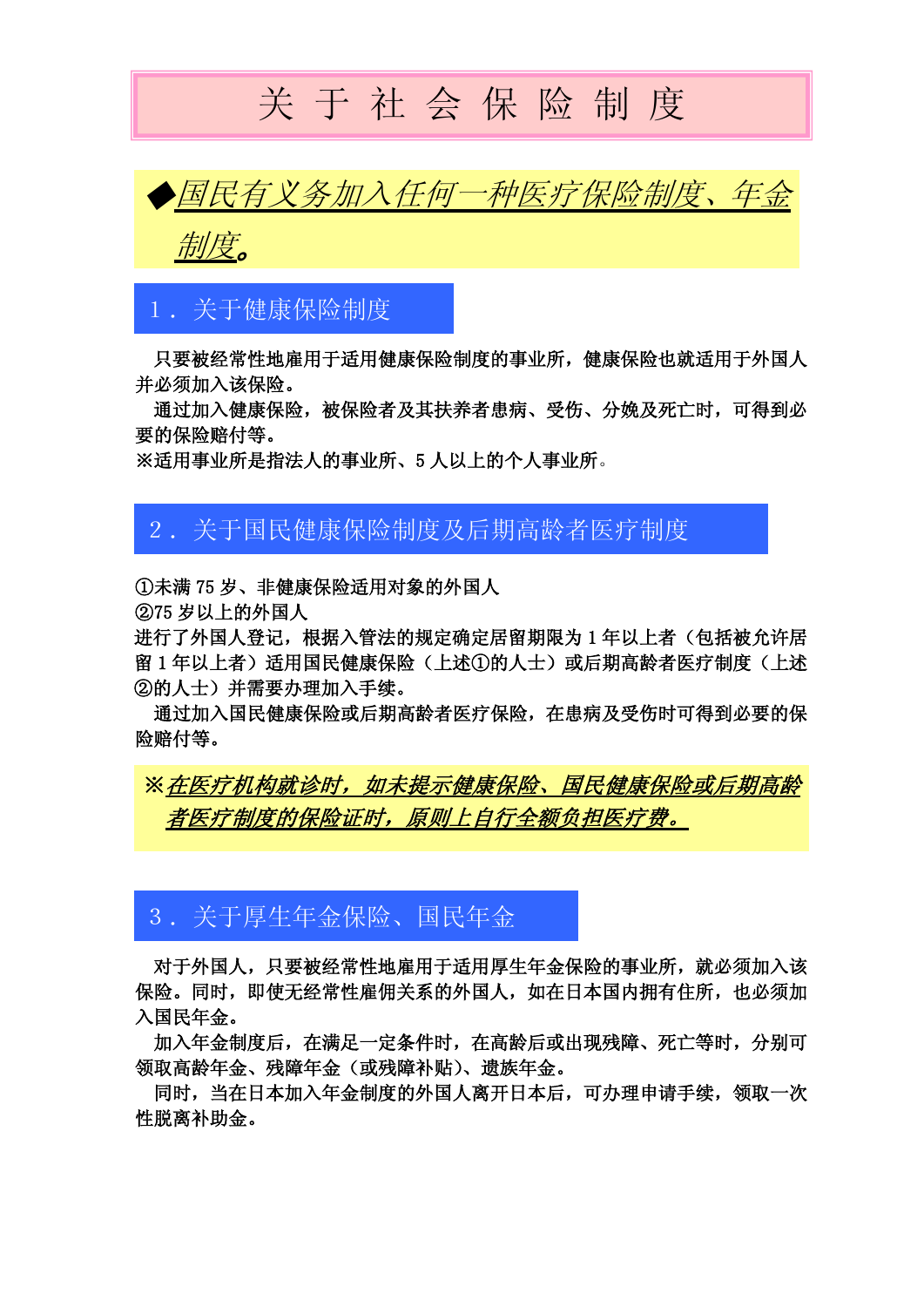$\bullet$ 

# 사회보험제도 가입 안내

본인이나 가족이 회사에서 일하고 계신가요? ※파트타임이나 아르바이트로 일하시는 분도 가입 대상이 되는 경우가 있습니다. 대상이 되는지 여부는 근무하고 계신 회사에 문의하여 주십시오.



★상세한 내용은 가까운 연금 사무소에 상담하십시오.

# 예 아니오

◆귀하께서 가입하셔야 하는 의료 보험·연금 가입 절차는 거주하고 계신 시·구·정·촌 사무소의 국민 건강보험, 국민연금 담당 창구 에서 직접 진행하시게 됩니다. ※무직 혹은 유학생·취학생 등으로 주 28 시간 이내의 아르바이트 등을 하고 계신 분은 일반적으로 여기 에 해당합니다.

★상세한 내용은 거주하고 계신 시·구·정·촌 사무소의 국민건강 보험, 국민연금 담당 창구에 상담하십시오.

※연금사무소에서 일본어 외에 다른 언어로 상담하실 경우에는 통역이 필요합니다.

귀하께서 75 세 이상인 경우에는 후기 고령자 의료제도에 가입 하시게 됩니다.

★상세한 내용은 거주하고 계신 시·구·정·촌 사무소의 후기 고령자 의료제도 담당 창구에 상담하십시오.



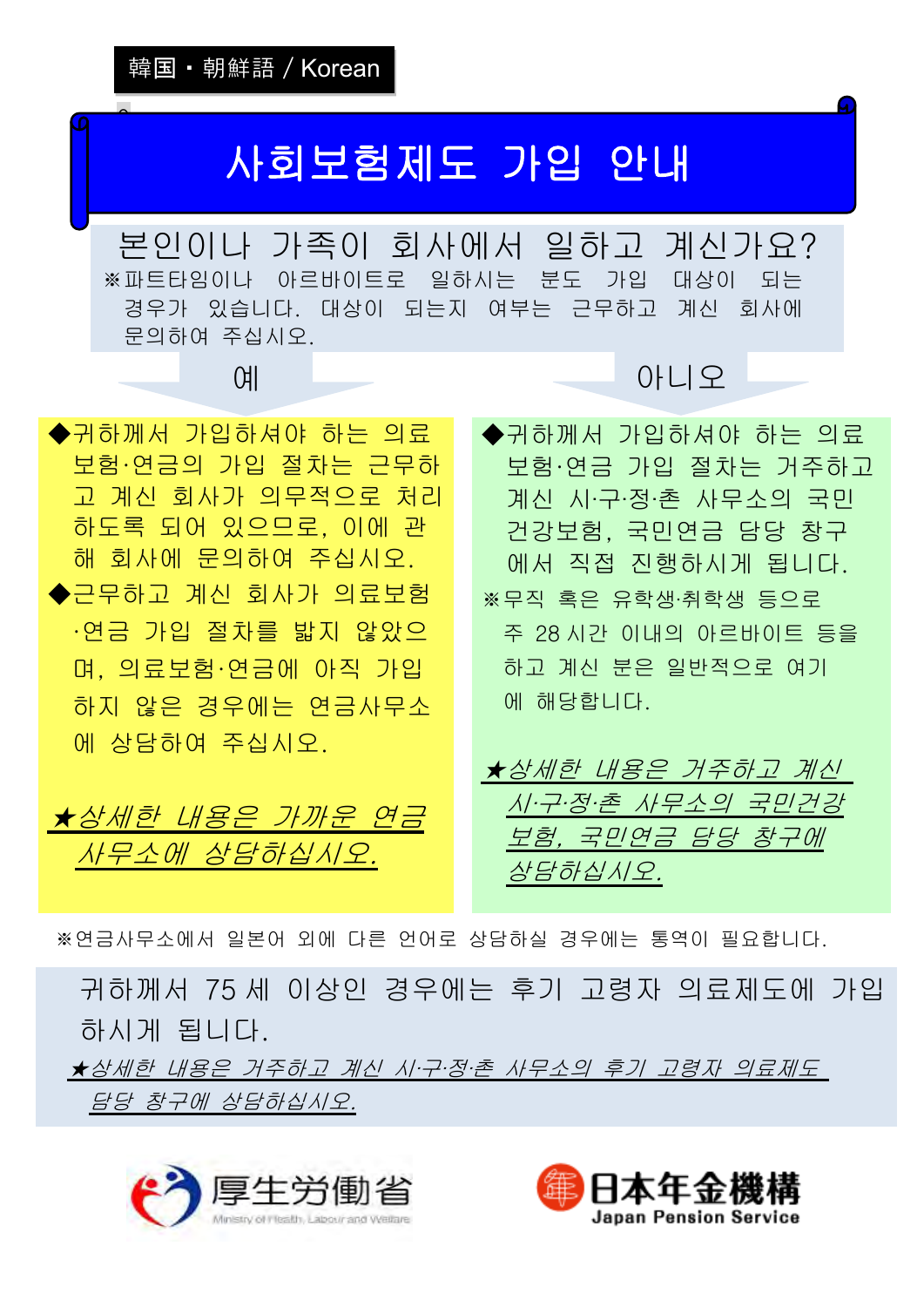# 사회보험제도에 관하여



## 1. 건강보험제도에 관하여

Ξ

적용 사업소에 상용직으로 근무하는 동안에는 외국인에게도 건강보험이 적용되므로 여기에 가입하셔야 합니다.

건강보험에 가입하면 피보험자와 그 피부양자의 질병, 부상, 출산이나 사망시 필요한 보험급여를 지급받을 수 있습니다.

※적용 사업소란 법인의 사업소, 종업원 5 인 이상인 개인 사업소를 말합니다.

## 2. 국민건강보험제도와 후기 고령자 의료제도에 관하여

① 75 세 미만으로 건강보험 적용 대상이 되지 않는 외국인 ② 75 세 이상의 외국인

으로, 외국인등록을 마치고 출입국관리 및 난민인정법에 의해 결정된 체류기간이 1 년 이상인 분(1년 이상 일본에 체류한다고 인정되는 분을 포함)은 국민건강보험(①에 해당하는 분) 또는 후기 고령자 의료제도(②에 해당하는 분)가 적용되어, 가입 절차를 진행할 필요가 있습니다.

국민건강보험 또는 후기 고령자 의료제도에 가입하면 질병이나 부상시에 필요한 보험급여를 지급받을 수 있습니다.

※의료기관에서 진찰을 받으실 때 건강보험, 국민건강보험 또는 후기 고령자 의료제도의 보험증을 제시하지 않는 경우, 의료비는 원칙적으로 전액 본인부담이 됩니다.

## 3. 후생연금보험·국민연금에 관하여

외국인 여러분에 대해서도 적용 사업소에 상용직으로 근무하는 동안에는 후생연금보험이 적용되므로 여기에 가입하셔야 합니다. 또한 상용적인 사용관계에 있지 않은 외국인이라도 일본 국내에 주소를 두고 있는 분은 국민연금에 가입하셔야 합니다.

연금제도에 가입하여 일정한 요건을 만족하면 노령, 장해, 사망 등의 경우에 각각 노령연금, 장해연금(또는 장해수당), 유족연금이 지급됩니다.

또한 일본에서 연금제도에 가입한 외국인에게는 일본 출국 후 청구 절차를 거쳐, 탈퇴 일시금이 지급됩니다.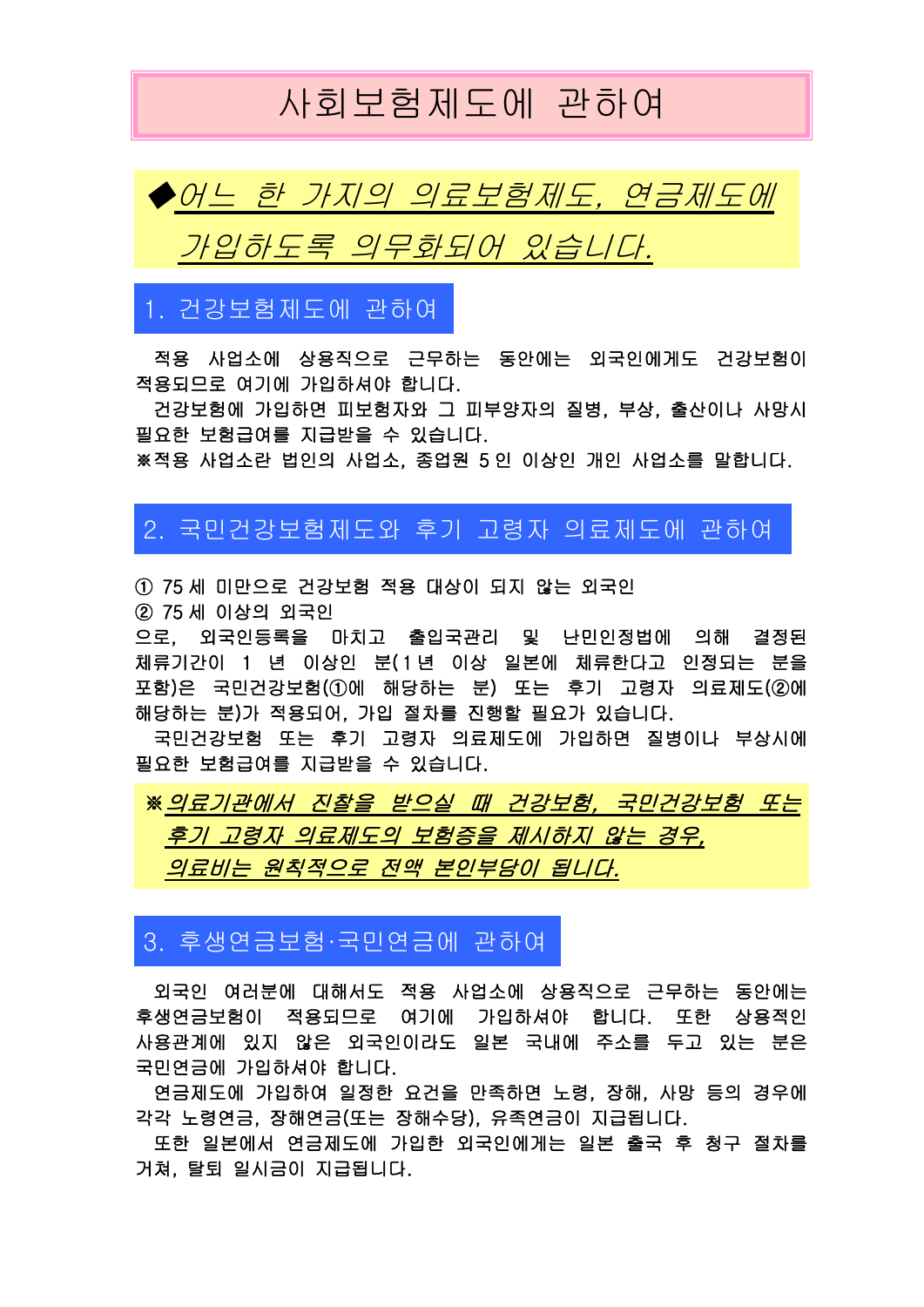### Listas de oficina de pensión Lista dos escritórios da pensão

| 都道府県名<br>Prefecture<br>Nombre de la<br>Prefectura<br>Província<br>都道府县名称<br>도도부현명 | 年金事務所名<br>JPS Branch Offices<br>Nombre de la Oficina de pensiones<br>Nome dos escritórios da pensão<br>年金事务所名称<br>연금사무소명 |       | TEL               | 都道府県名<br>Prefecture<br>Nombre de la<br>Prefectura<br>Província<br>都道府县名称<br>도도부현명 | 年金事務所名<br>JPS Branch Offices<br>Nombre de la Oficina de pensiones<br>Nome dos escritórios da pensão<br>年金事务所名称<br>연금사무소명 |      | <b>TEL</b>        |
|-----------------------------------------------------------------------------------|--------------------------------------------------------------------------------------------------------------------------|-------|-------------------|-----------------------------------------------------------------------------------|--------------------------------------------------------------------------------------------------------------------------|------|-------------------|
|                                                                                   | Sapporohigashi                                                                                                           | 札幌東   | $(011)832 - 0830$ |                                                                                   | Tohokufukushima 東北福島                                                                                                     |      | (024)535-0141     |
| Hokkaido                                                                          | Sapporonishi                                                                                                             | 札幌西   | $(011)271-1051$   | Fukushima                                                                         | Taira                                                                                                                    | 平    | (0246)23-5611     |
| 北海道                                                                               | Sapporokita                                                                                                              | 札幌北   | $(011)717 - 8917$ | 福島                                                                                | Soma                                                                                                                     | 相馬   | (0244)36-5172     |
|                                                                                   | Shinsapporo                                                                                                              | 新さっぽろ | $(011)892 - 1631$ |                                                                                   | Koriyama                                                                                                                 | 郡山   | (024)932-3434     |
|                                                                                   | Hakodate                                                                                                                 | 函館    | (0138)82-8000     |                                                                                   | Shirakawa                                                                                                                | 白河   | (0248)27-4161     |
|                                                                                   | Asahikawa                                                                                                                | 旭川    | $(0166)72 - 5002$ |                                                                                   | Aizuwakamatsu                                                                                                            | 会津若松 | (0242)27-5321     |
|                                                                                   | Kushiro                                                                                                                  | 釧路    | $(0154)61 - 6002$ |                                                                                   | Mitominami                                                                                                               | 水戸南  | (029)227-3278     |
|                                                                                   | Muroran                                                                                                                  | 室蘭    | $(0143)50-1002$   | Ibaraki                                                                           | Mitokita                                                                                                                 | 水戸北  | (029)231-2283     |
|                                                                                   | Tomakomai                                                                                                                | 苫小牧   | $(0144)56 - 9003$ | 茨城                                                                                | Tsuchiura                                                                                                                | 土浦   | (029)824-7170     |
|                                                                                   | Iwamizawa                                                                                                                | 岩見沢   | $(0126)38 - 8002$ |                                                                                   | Shimodate                                                                                                                | 下館   | (0296)25-0838     |
|                                                                                   | Otaru                                                                                                                    | 小樽    | $(0134)65 - 5004$ |                                                                                   | Hitachi                                                                                                                  | 日立   | (0294)24-2194     |
|                                                                                   | Kitami                                                                                                                   | 北見    | $(0157)33 - 6005$ |                                                                                   | Utsunomiyahigashi 宇都宮東                                                                                                   |      | (028)683-3211     |
|                                                                                   | Obihiro                                                                                                                  | 帯広    | $(0155)65 - 5003$ | Tochigi                                                                           | Utsunomiyanishi                                                                                                          | 宇都宮西 | (028)622-4281     |
|                                                                                   | Wakkanai                                                                                                                 | 稚内    | $(0162)74-1003$   | 栃木                                                                                | Otawara                                                                                                                  | 大田原  | (0287)22-6311     |
|                                                                                   | Sunagawa                                                                                                                 | 砂川    | $(0125)28 - 9000$ |                                                                                   | Tochigi                                                                                                                  | 栃木   | (0282)22-4131     |
|                                                                                   | Rumoi                                                                                                                    | 留萌    | $(0164)43 - 7211$ |                                                                                   | Imaichi                                                                                                                  | 今市   | (0288) 22-1057    |
|                                                                                   | Aomori                                                                                                                   | 青森    | (017) 734-7495    |                                                                                   | Maebashi                                                                                                                 | 前橋   | (027)231-1719     |
| Aomori                                                                            | Mutsu                                                                                                                    | むつ    | $(0175)22 - 4947$ | Gumma                                                                             | Kiryu                                                                                                                    | 桐生   | (0277)44-2167     |
| 青森                                                                                | Hachinohe                                                                                                                | 八戸    | (0178)44-1742     | 群馬                                                                                | Takasaki                                                                                                                 | 高崎   | (027)322-4299     |
|                                                                                   | Hirosaki                                                                                                                 | 弘前    | $(0172)27 - 1339$ |                                                                                   | Shibukawa                                                                                                                | 渋川   | (0279)22-1614     |
|                                                                                   | Morioka                                                                                                                  | 盛岡    | $(019)623 - 6211$ |                                                                                   | Ota                                                                                                                      | 太田   | (0276)49-3716     |
| Iwate                                                                             | Hanamaki                                                                                                                 | 花巻    | (0198)23-3351     |                                                                                   | Urawa                                                                                                                    | 浦和   | (048)831-1638     |
| 岩手                                                                                | Ninohe                                                                                                                   | 二戸    | (0195)23-4111     | Saitama                                                                           | Omiya                                                                                                                    | 大宮   | (048)652-3399     |
|                                                                                   | Ichinoseki                                                                                                               | 一関    | (0191)23-4246     | 埼玉                                                                                | Kumagaya                                                                                                                 | 熊谷   | (048)522-5012     |
|                                                                                   | Miyako                                                                                                                   | 宮古    | $(0193)62 - 1963$ |                                                                                   | Kawagoe                                                                                                                  | 川越   | (049)242-2657     |
|                                                                                   | Sendaihigashi                                                                                                            | 仙台東   | (022)257-6112     |                                                                                   | Tokorozawa                                                                                                               | 所沢   | (04)2998-0170     |
| Miyagi                                                                            | Sendaiminami                                                                                                             | 仙台南   | (022)246-5112     |                                                                                   | Kasukabe                                                                                                                 | 春日部  | (048) 737-7112    |
| 宮城                                                                                | Ogawara                                                                                                                  | 大河原   | (0224)51-3112     |                                                                                   | Koshigaya                                                                                                                | 越谷   | (048)990-3900     |
|                                                                                   | Sendaikita                                                                                                               | 仙台北   | (022)224-0892     |                                                                                   | Chichibu                                                                                                                 | 秩父   | (0494)27-6559     |
|                                                                                   | Ishinomaki                                                                                                               | 石巻    | (0225)22-5116     |                                                                                   | Chiba                                                                                                                    | 千葉   | (043)242-6320     |
|                                                                                   | Furukawa                                                                                                                 | 古川    | (0229)23-1202     | Chiba                                                                             | Makuhari                                                                                                                 | 幕張   | (043)212-8621     |
|                                                                                   | Akita                                                                                                                    | 秋田    | $(018)865 - 2391$ | 千葉                                                                                | Funabashi                                                                                                                | 船橋   | (047)424-8811     |
| Akita                                                                             | Takanosu                                                                                                                 | 鷹巣    | $(0186)62 - 1490$ |                                                                                   | Ichikawa                                                                                                                 | 市川   | $(047)704 - 1177$ |
| 秋田                                                                                | Omagari                                                                                                                  | 大曲    | (0187) 63-2296    |                                                                                   | Matsudo                                                                                                                  | 松戸   | $(047)345 - 5517$ |
|                                                                                   | Honjo                                                                                                                    | 本荘    | $(0184)24 - 1111$ |                                                                                   | Kisarazu                                                                                                                 | 木更津  | (0438)23-7616     |
|                                                                                   | Yamagata                                                                                                                 | 山形    | $(023)645 - 5111$ |                                                                                   | Sawara                                                                                                                   | 佐原   | (0478)54-1442     |
| Yamagata                                                                          | Sagae                                                                                                                    | 寒河江   | (0237)84-2551     |                                                                                   |                                                                                                                          |      |                   |
| 山形                                                                                | Shinjo                                                                                                                   | 新庄    | (0233)22-2050     |                                                                                   |                                                                                                                          |      |                   |
|                                                                                   | Tsuruoka                                                                                                                 | 鶴岡    | (0235)23-5040     |                                                                                   |                                                                                                                          |      |                   |
|                                                                                   | Yonezawa                                                                                                                 | 米沢    | (0238)22-4220     |                                                                                   |                                                                                                                          |      |                   |

| 道府県名<br>refecture<br>mbre de la<br>refectura<br>Província<br>首府县名称<br>도부현명 | 年金事務所名<br>JPS Branch Offices<br>Nombre de la Oficina de pensiones<br>Nome dos escritórios da pensão<br>年金事务所名称<br>연금사무소명 |       | TEL               | 都道府県名<br>Prefecture<br>Nombre de la<br>Prefectura<br>Província<br>都道府县名称<br>도도부현명 | 年金事務所名<br><b>JPS Branch Offices</b><br>Nombre de la Oficina de pensiones<br>Nome dos escritórios da pensão<br>年金事务所名称<br>연금사무소명 |      | TEL               |
|----------------------------------------------------------------------------|--------------------------------------------------------------------------------------------------------------------------|-------|-------------------|-----------------------------------------------------------------------------------|---------------------------------------------------------------------------------------------------------------------------------|------|-------------------|
|                                                                            | Sapporohigashi                                                                                                           | 札幌東   | $(011)832 - 0830$ |                                                                                   | Tohokufukushima 東北福島                                                                                                            |      | (024)535-0141     |
| ɔkkaido                                                                    | Sapporonishi                                                                                                             | 札幌西   | $(011)271 - 1051$ | Fukushima                                                                         | Taira                                                                                                                           | 平    | $(0246)23 - 5611$ |
| 化海道                                                                        | Sapporokita                                                                                                              | 札幌北   | $(011)717 - 8917$ | 福島                                                                                | Soma                                                                                                                            | 相馬   | (0244)36-5172     |
|                                                                            | Shinsapporo                                                                                                              | 新さっぽろ | $(011)892 - 1631$ |                                                                                   | Koriyama                                                                                                                        | 郡山   | (024)932-3434     |
|                                                                            | Hakodate                                                                                                                 | 函館    | $(0138)82 - 8000$ |                                                                                   | Shirakawa                                                                                                                       | 白河   | $(0248)27 - 4161$ |
|                                                                            | Asahikawa                                                                                                                | 旭川    | $(0166)72 - 5002$ |                                                                                   | Aizuwakamatsu                                                                                                                   | 会津若松 | (0242)27-5321     |
|                                                                            | Kushiro                                                                                                                  | 釧路    | $(0154)61 - 6002$ |                                                                                   | Mitominami                                                                                                                      | 水戸南  | (029)227-3278     |
|                                                                            | Muroran                                                                                                                  | 室蘭    | $(0143)50-1002$   | Ibaraki                                                                           | Mitokita                                                                                                                        | 水戸北  | (029)231-2283     |
|                                                                            | Tomakomai                                                                                                                | 苫小牧   | $(0144)56 - 9003$ | 茨城                                                                                | Tsuchiura                                                                                                                       | 土浦   | (029)824-7170     |
|                                                                            | Iwamizawa                                                                                                                | 岩見沢   | $(0126)38 - 8002$ |                                                                                   | Shimodate                                                                                                                       | 下館   | (0296)25-0838     |
|                                                                            | Otaru                                                                                                                    | 小樽    | $(0134)65 - 5004$ |                                                                                   | Hitachi                                                                                                                         | 日立   | (0294)24-2194     |
|                                                                            | Kitami                                                                                                                   | 北見    | $(0157)33 - 6005$ |                                                                                   | Utsunomiyahigashi 宇都宮東                                                                                                          |      | (028)683-3211     |
|                                                                            | Obihiro                                                                                                                  | 帯広    | $(0155)65 - 5003$ | Tochigi                                                                           | Utsunomiyanishi                                                                                                                 | 宇都宮西 | (028)622-4281     |
|                                                                            | Wakkanai                                                                                                                 | 稚内    | $(0162)74-1003$   | 栃木                                                                                | Otawara                                                                                                                         | 大田原  | (0287) 22-6311    |
|                                                                            | Sunagawa                                                                                                                 | 砂川    | $(0125)28-9000$   |                                                                                   | Tochigi                                                                                                                         | 栃木   | (0282)22-4131     |
|                                                                            | Rumoi                                                                                                                    | 留萌    | $(0164)43 - 7211$ |                                                                                   | Imaichi                                                                                                                         | 今市   | $(0288)22 - 1057$ |
|                                                                            | Aomori                                                                                                                   | 青森    | (017) 734-7495    |                                                                                   | Maebashi                                                                                                                        | 前橋   | (027)231-1719     |
| omori)                                                                     | Mutsu                                                                                                                    | むつ    | $(0175)22 - 4947$ | Gumma                                                                             | Kiryu                                                                                                                           | 桐生   | (0277)44-2167     |
| 青森                                                                         | Hachinohe                                                                                                                | 八戸    | (0178)44-1742     | 群馬                                                                                | Takasaki                                                                                                                        | 高崎   | (027) 322-4299    |
|                                                                            | Hirosaki                                                                                                                 | 弘前    | $(0172)27 - 1339$ |                                                                                   | Shibukawa                                                                                                                       | 渋川   | (0279)22-1614     |
|                                                                            | Morioka                                                                                                                  | 盛岡    | (019) 623-6211    |                                                                                   | Ota                                                                                                                             | 太田   | (0276)49-3716     |
| Iwate                                                                      | Hanamaki                                                                                                                 | 花巻    | (0198)23-3351     |                                                                                   | Urawa                                                                                                                           | 浦和   | (048)831-1638     |
| 岩手                                                                         | Ninohe                                                                                                                   | 二戸    | (0195)23-4111     | Saitama                                                                           | Omiya                                                                                                                           | 大宮   | (048) 652-3399    |
|                                                                            | Ichinoseki                                                                                                               | 一関    | (0191)23-4246     | 埼玉                                                                                | Kumagaya                                                                                                                        | 熊谷   | (048)522-5012     |
|                                                                            | Miyako                                                                                                                   | 宮古    | $(0193)62 - 1963$ |                                                                                   | Kawagoe                                                                                                                         | 川越   | (049)242-2657     |
|                                                                            | Sendaihigashi                                                                                                            | 仙台東   | (022) 257-6112    |                                                                                   | Tokorozawa                                                                                                                      | 所沢   | (04)2998-0170     |
| Miyagi                                                                     | Sendaiminami                                                                                                             | 仙台南   | (022)246-5112     |                                                                                   | Kasukabe                                                                                                                        | 春日部  | (048) 737-7112    |
| 宮城                                                                         | Ogawara                                                                                                                  | 大河原   | (0224)51-3112     |                                                                                   | Koshigaya                                                                                                                       | 越谷   | $(048)990-3900$   |
|                                                                            | Sendaikita                                                                                                               | 仙台北   | (022)224-0892     |                                                                                   | Chichibu                                                                                                                        | 秩父   | (0494)27-6559     |
|                                                                            | Ishinomaki                                                                                                               | 石巻    | (0225)22-5116     |                                                                                   | Chiba                                                                                                                           | 千葉   | (043)242-6320     |
|                                                                            | Furukawa                                                                                                                 | 古川    | (0229)23-1202     | Chiba                                                                             | Makuhari                                                                                                                        | 幕張   | (043)212-8621     |
|                                                                            | Akita                                                                                                                    | 秋田    | (018)865-2391     | 千葉                                                                                | Funabashi                                                                                                                       | 船橋   | (047)424-8811     |
| Akita                                                                      | Takanosu                                                                                                                 | 鷹巣    | $(0186)62 - 1490$ |                                                                                   | Ichikawa                                                                                                                        | 市川   | $(047)704 - 1177$ |
| 秋田                                                                         | Omagari                                                                                                                  | 大曲    | (0187) 63-2296    |                                                                                   | Matsudo                                                                                                                         | 松戸   | $(047)345 - 5517$ |
|                                                                            | Honjo                                                                                                                    | 本荘    | $(0184)24 - 1111$ |                                                                                   | Kisarazu                                                                                                                        | 木更津  | (0438)23-7616     |
|                                                                            | Yamagata                                                                                                                 | 山形    | $(023)645 - 5111$ |                                                                                   | Sawara                                                                                                                          | 佐原   | (0478)54-1442     |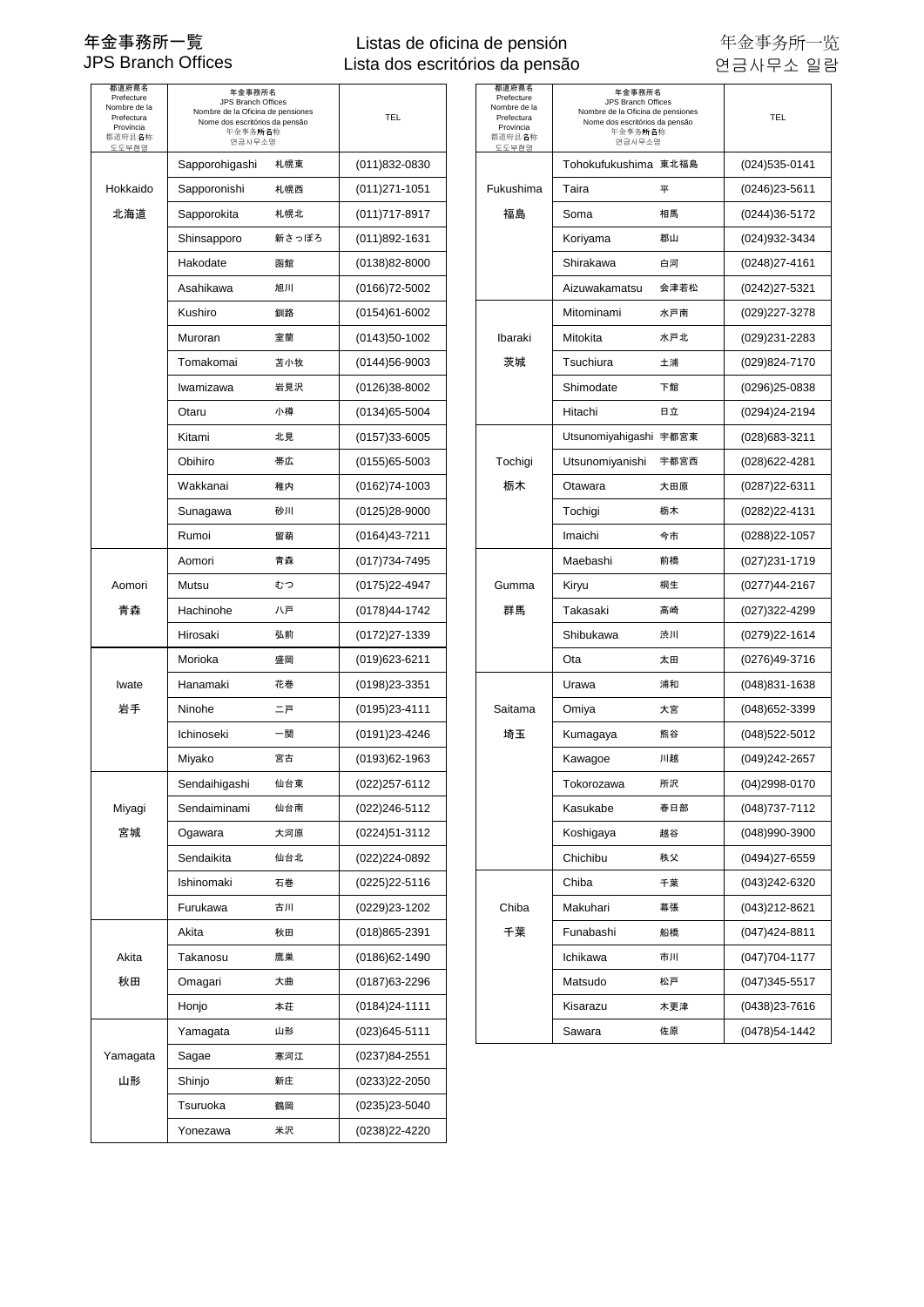### Listas de oficina de pensión Lista dos escritórios da pensão

| 千代田<br>$(03)3265 - 4381$<br>新潟東<br>(025) 283-1013<br>Chiyoda<br>Niigatahigashi<br>Tokyo<br>Chuo<br>中央<br>$(03)3543-1411$<br>新潟西<br>Niigata<br>Niigatanishi<br>(025)225-3008<br>東京<br>新潟<br>港<br>Minato<br>$(03)5401 - 3211$<br>Nagaoka<br>長岡<br>(0258)88-0006<br>新宿<br>上越<br>Shinjuku<br>$(03)5285 - 8611$<br>Joetsu<br>(025)524-4115<br>$(03)3312 - 1511$<br>Kashiwazaki<br>Suginami<br>杉並<br>柏崎<br>(0257)38-0568<br>Nakano<br>中野<br>三条<br>$(03)3380 - 6111$<br>Sanjo<br>(0256)32-2820<br>上野<br>$(03)3824 - 2511$<br>Shibata<br>新発田<br>Ueno<br>(0254)23-2128<br>$(03)3945 - 1141$<br>Muikamachi<br>六日町<br>(025)716-0802<br>Bunkyo<br>文京<br>Sumida<br>墨田<br>$(03)3631 - 3111$<br>Toyama<br>富山<br>(076)441-3938<br>Koto<br>(03)3683-1231<br>Takaoka<br>江東<br>Toyama<br>高岡<br>(0766)21-4180<br>富山<br>Uozu<br>(0765)24-1464<br>Edogawa<br>江戸川<br>$(03)3652 - 5106$<br>魚津<br>品川<br>(03)3494-7831<br>Tonami<br>砺波<br>(0763)33-1227<br>Shinagawa<br>Ota<br>大田<br>$(03)3733 - 4141$<br>Kanazawaminami 金沢南<br>(076)245-2311<br>金沢北<br>渋谷<br>Ishikawa<br>Shibuya<br>$(03)3462 - 1241$<br>Kanazawakita<br>(076)233-2021<br>目黒<br>(03)3770-6421<br>石川<br>Komatsu<br>小松<br>(0761)24-1791<br>Meguro<br>Setagaya<br>世田谷<br>$(03)3429 - 0111$<br>Nanao<br>七尾<br>(0767)53-6511<br>Ikebukuro<br>池袋<br>$(03)3988 - 6011$<br>Fukui<br>福井<br>(0776)23-4512<br>Kita<br>北<br>Fukui<br>Takefu<br>$(03)3905 - 1011$<br>武生<br>(0778)23-1123<br>福井<br>Itabashi<br>板橋<br>$(03)3962 - 1481$<br>Tsuruga<br>敦賀<br>(0770)23-9900<br>練馬<br>$(03)3904 - 5491$<br>Kofu<br>甲府<br>Nerima<br>(055)252-1431<br>Yamanashi<br>Adachi<br>足立<br>$(03)3604 - 0111$<br>Ryuo<br>竜王<br>$(055)278 - 1100$<br>荒川<br>山梨<br>大月<br>Arakawa<br>(03)3800-9151<br>Otsuki<br>(0554)22-3811<br>Katsushika<br>葛飾<br>長野南<br>$(03)3695 - 2181$<br>Naganominami<br>(026)227-1284<br>Tachikawa<br>立川<br>長野北<br>(026)244-4100<br>(042)523-0352<br>Nagano<br>Naganokita<br>長野<br>(0428)30-3410<br>Ome<br>青梅<br>Okaya<br>岡谷<br>(0266)23-3661<br>Hachioji<br>八王子<br>(042) 626-3511<br>Ina<br>伊那<br>(0265)76-2301<br>Musashino<br>武蔵野<br>(0422)56-1411<br>飯田<br>(0265)22-3641<br>lida<br>Fuchu<br>府中<br>$(042)361-1011$<br>Matsumoto<br>松本<br>(0263)32-5821<br>Tsurumi<br>Komoro<br>小諸<br>(0267)22-1080<br>鶴見<br>(045)521-2641<br>Kanagawa<br>Kohoku<br>港北<br>(058) 273-6161<br>(045)546-8888<br>Gifuminami<br>岐阜南<br>神奈川<br>Gifu<br>Yokohamanaka<br>横浜中<br>$(045)641 - 7501$<br>Gifukita<br>岐阜北<br>(058)294-6364<br>岐阜<br>Yokohamanishi<br>横浜西<br>多治見<br>(0572)22-0255<br>(045)820-6655<br>Tajimi<br>大垣<br>(0584)78-5166<br>Yokohamaminami 横浜南<br>(045)742-5511<br>Ogaki<br>Kawasaki<br>川崎<br>$(044)233 - 0181$<br>Minokamo<br>美濃加茂<br>(0574)25-8181<br>Takatsu<br>高山<br>(0577)32-6111<br>高津<br>$(044)888 - 0111$<br>Takayama<br>平塚<br>Hiratsuka<br>(0463)22-1515<br>厚木<br>(046) 223-7171<br>Atsugi<br>相模原<br>Sagamihara<br>$(042)745-8101$<br>小田原<br>Odawara<br>(0465)22-1391<br>Yokosuka<br>横須賀<br>$(046)827 - 1251$<br>Fujisawa<br>藤沢<br>$(0466)50-1151$ | 都道府県名<br>Prefecture<br>Nombre de la<br>Prefectura<br>Província<br>都道府县名称<br>도도부현명 | 年金事務所名<br>JPS Branch Offices<br>Nombre de la Oficina de pensiones<br>Nome dos escritórios da pensão<br>年金事务所名称<br>연금사무소명 | TEL | 都道府県名<br>Prefecture<br>Nombre de la<br>Prefectura<br>Província<br>都道府县名称<br>도도부현명 | 年金事務所名<br>JPS Branch Offices<br>Nombre de la Oficina de pensiones<br>Nome dos escritórios da pensão<br>年金事务所名称<br>연금사무소명 | <b>TEL</b> |
|--------------------------------------------------------------------------------------------------------------------------------------------------------------------------------------------------------------------------------------------------------------------------------------------------------------------------------------------------------------------------------------------------------------------------------------------------------------------------------------------------------------------------------------------------------------------------------------------------------------------------------------------------------------------------------------------------------------------------------------------------------------------------------------------------------------------------------------------------------------------------------------------------------------------------------------------------------------------------------------------------------------------------------------------------------------------------------------------------------------------------------------------------------------------------------------------------------------------------------------------------------------------------------------------------------------------------------------------------------------------------------------------------------------------------------------------------------------------------------------------------------------------------------------------------------------------------------------------------------------------------------------------------------------------------------------------------------------------------------------------------------------------------------------------------------------------------------------------------------------------------------------------------------------------------------------------------------------------------------------------------------------------------------------------------------------------------------------------------------------------------------------------------------------------------------------------------------------------------------------------------------------------------------------------------------------------------------------------------------------------------------------------------------------------------------------------------------------------------------------------------------------------------------------------------------------------------------------------------------------------------------------------------------------------------------------------------------------------------------------------------------------------------------------------------------------------------------------------------------------------------------------------------------------------------------------------------------------------------------------------|-----------------------------------------------------------------------------------|--------------------------------------------------------------------------------------------------------------------------|-----|-----------------------------------------------------------------------------------|--------------------------------------------------------------------------------------------------------------------------|------------|
|                                                                                                                                                                                                                                                                                                                                                                                                                                                                                                                                                                                                                                                                                                                                                                                                                                                                                                                                                                                                                                                                                                                                                                                                                                                                                                                                                                                                                                                                                                                                                                                                                                                                                                                                                                                                                                                                                                                                                                                                                                                                                                                                                                                                                                                                                                                                                                                                                                                                                                                                                                                                                                                                                                                                                                                                                                                                                                                                                                                            |                                                                                   |                                                                                                                          |     |                                                                                   |                                                                                                                          |            |
|                                                                                                                                                                                                                                                                                                                                                                                                                                                                                                                                                                                                                                                                                                                                                                                                                                                                                                                                                                                                                                                                                                                                                                                                                                                                                                                                                                                                                                                                                                                                                                                                                                                                                                                                                                                                                                                                                                                                                                                                                                                                                                                                                                                                                                                                                                                                                                                                                                                                                                                                                                                                                                                                                                                                                                                                                                                                                                                                                                                            |                                                                                   |                                                                                                                          |     |                                                                                   |                                                                                                                          |            |
|                                                                                                                                                                                                                                                                                                                                                                                                                                                                                                                                                                                                                                                                                                                                                                                                                                                                                                                                                                                                                                                                                                                                                                                                                                                                                                                                                                                                                                                                                                                                                                                                                                                                                                                                                                                                                                                                                                                                                                                                                                                                                                                                                                                                                                                                                                                                                                                                                                                                                                                                                                                                                                                                                                                                                                                                                                                                                                                                                                                            |                                                                                   |                                                                                                                          |     |                                                                                   |                                                                                                                          |            |
|                                                                                                                                                                                                                                                                                                                                                                                                                                                                                                                                                                                                                                                                                                                                                                                                                                                                                                                                                                                                                                                                                                                                                                                                                                                                                                                                                                                                                                                                                                                                                                                                                                                                                                                                                                                                                                                                                                                                                                                                                                                                                                                                                                                                                                                                                                                                                                                                                                                                                                                                                                                                                                                                                                                                                                                                                                                                                                                                                                                            |                                                                                   |                                                                                                                          |     |                                                                                   |                                                                                                                          |            |
|                                                                                                                                                                                                                                                                                                                                                                                                                                                                                                                                                                                                                                                                                                                                                                                                                                                                                                                                                                                                                                                                                                                                                                                                                                                                                                                                                                                                                                                                                                                                                                                                                                                                                                                                                                                                                                                                                                                                                                                                                                                                                                                                                                                                                                                                                                                                                                                                                                                                                                                                                                                                                                                                                                                                                                                                                                                                                                                                                                                            |                                                                                   |                                                                                                                          |     |                                                                                   |                                                                                                                          |            |
|                                                                                                                                                                                                                                                                                                                                                                                                                                                                                                                                                                                                                                                                                                                                                                                                                                                                                                                                                                                                                                                                                                                                                                                                                                                                                                                                                                                                                                                                                                                                                                                                                                                                                                                                                                                                                                                                                                                                                                                                                                                                                                                                                                                                                                                                                                                                                                                                                                                                                                                                                                                                                                                                                                                                                                                                                                                                                                                                                                                            |                                                                                   |                                                                                                                          |     |                                                                                   |                                                                                                                          |            |
|                                                                                                                                                                                                                                                                                                                                                                                                                                                                                                                                                                                                                                                                                                                                                                                                                                                                                                                                                                                                                                                                                                                                                                                                                                                                                                                                                                                                                                                                                                                                                                                                                                                                                                                                                                                                                                                                                                                                                                                                                                                                                                                                                                                                                                                                                                                                                                                                                                                                                                                                                                                                                                                                                                                                                                                                                                                                                                                                                                                            |                                                                                   |                                                                                                                          |     |                                                                                   |                                                                                                                          |            |
|                                                                                                                                                                                                                                                                                                                                                                                                                                                                                                                                                                                                                                                                                                                                                                                                                                                                                                                                                                                                                                                                                                                                                                                                                                                                                                                                                                                                                                                                                                                                                                                                                                                                                                                                                                                                                                                                                                                                                                                                                                                                                                                                                                                                                                                                                                                                                                                                                                                                                                                                                                                                                                                                                                                                                                                                                                                                                                                                                                                            |                                                                                   |                                                                                                                          |     |                                                                                   |                                                                                                                          |            |
|                                                                                                                                                                                                                                                                                                                                                                                                                                                                                                                                                                                                                                                                                                                                                                                                                                                                                                                                                                                                                                                                                                                                                                                                                                                                                                                                                                                                                                                                                                                                                                                                                                                                                                                                                                                                                                                                                                                                                                                                                                                                                                                                                                                                                                                                                                                                                                                                                                                                                                                                                                                                                                                                                                                                                                                                                                                                                                                                                                                            |                                                                                   |                                                                                                                          |     |                                                                                   |                                                                                                                          |            |
|                                                                                                                                                                                                                                                                                                                                                                                                                                                                                                                                                                                                                                                                                                                                                                                                                                                                                                                                                                                                                                                                                                                                                                                                                                                                                                                                                                                                                                                                                                                                                                                                                                                                                                                                                                                                                                                                                                                                                                                                                                                                                                                                                                                                                                                                                                                                                                                                                                                                                                                                                                                                                                                                                                                                                                                                                                                                                                                                                                                            |                                                                                   |                                                                                                                          |     |                                                                                   |                                                                                                                          |            |
|                                                                                                                                                                                                                                                                                                                                                                                                                                                                                                                                                                                                                                                                                                                                                                                                                                                                                                                                                                                                                                                                                                                                                                                                                                                                                                                                                                                                                                                                                                                                                                                                                                                                                                                                                                                                                                                                                                                                                                                                                                                                                                                                                                                                                                                                                                                                                                                                                                                                                                                                                                                                                                                                                                                                                                                                                                                                                                                                                                                            |                                                                                   |                                                                                                                          |     |                                                                                   |                                                                                                                          |            |
|                                                                                                                                                                                                                                                                                                                                                                                                                                                                                                                                                                                                                                                                                                                                                                                                                                                                                                                                                                                                                                                                                                                                                                                                                                                                                                                                                                                                                                                                                                                                                                                                                                                                                                                                                                                                                                                                                                                                                                                                                                                                                                                                                                                                                                                                                                                                                                                                                                                                                                                                                                                                                                                                                                                                                                                                                                                                                                                                                                                            |                                                                                   |                                                                                                                          |     |                                                                                   |                                                                                                                          |            |
|                                                                                                                                                                                                                                                                                                                                                                                                                                                                                                                                                                                                                                                                                                                                                                                                                                                                                                                                                                                                                                                                                                                                                                                                                                                                                                                                                                                                                                                                                                                                                                                                                                                                                                                                                                                                                                                                                                                                                                                                                                                                                                                                                                                                                                                                                                                                                                                                                                                                                                                                                                                                                                                                                                                                                                                                                                                                                                                                                                                            |                                                                                   |                                                                                                                          |     |                                                                                   |                                                                                                                          |            |
|                                                                                                                                                                                                                                                                                                                                                                                                                                                                                                                                                                                                                                                                                                                                                                                                                                                                                                                                                                                                                                                                                                                                                                                                                                                                                                                                                                                                                                                                                                                                                                                                                                                                                                                                                                                                                                                                                                                                                                                                                                                                                                                                                                                                                                                                                                                                                                                                                                                                                                                                                                                                                                                                                                                                                                                                                                                                                                                                                                                            |                                                                                   |                                                                                                                          |     |                                                                                   |                                                                                                                          |            |
|                                                                                                                                                                                                                                                                                                                                                                                                                                                                                                                                                                                                                                                                                                                                                                                                                                                                                                                                                                                                                                                                                                                                                                                                                                                                                                                                                                                                                                                                                                                                                                                                                                                                                                                                                                                                                                                                                                                                                                                                                                                                                                                                                                                                                                                                                                                                                                                                                                                                                                                                                                                                                                                                                                                                                                                                                                                                                                                                                                                            |                                                                                   |                                                                                                                          |     |                                                                                   |                                                                                                                          |            |
|                                                                                                                                                                                                                                                                                                                                                                                                                                                                                                                                                                                                                                                                                                                                                                                                                                                                                                                                                                                                                                                                                                                                                                                                                                                                                                                                                                                                                                                                                                                                                                                                                                                                                                                                                                                                                                                                                                                                                                                                                                                                                                                                                                                                                                                                                                                                                                                                                                                                                                                                                                                                                                                                                                                                                                                                                                                                                                                                                                                            |                                                                                   |                                                                                                                          |     |                                                                                   |                                                                                                                          |            |
|                                                                                                                                                                                                                                                                                                                                                                                                                                                                                                                                                                                                                                                                                                                                                                                                                                                                                                                                                                                                                                                                                                                                                                                                                                                                                                                                                                                                                                                                                                                                                                                                                                                                                                                                                                                                                                                                                                                                                                                                                                                                                                                                                                                                                                                                                                                                                                                                                                                                                                                                                                                                                                                                                                                                                                                                                                                                                                                                                                                            |                                                                                   |                                                                                                                          |     |                                                                                   |                                                                                                                          |            |
|                                                                                                                                                                                                                                                                                                                                                                                                                                                                                                                                                                                                                                                                                                                                                                                                                                                                                                                                                                                                                                                                                                                                                                                                                                                                                                                                                                                                                                                                                                                                                                                                                                                                                                                                                                                                                                                                                                                                                                                                                                                                                                                                                                                                                                                                                                                                                                                                                                                                                                                                                                                                                                                                                                                                                                                                                                                                                                                                                                                            |                                                                                   |                                                                                                                          |     |                                                                                   |                                                                                                                          |            |
|                                                                                                                                                                                                                                                                                                                                                                                                                                                                                                                                                                                                                                                                                                                                                                                                                                                                                                                                                                                                                                                                                                                                                                                                                                                                                                                                                                                                                                                                                                                                                                                                                                                                                                                                                                                                                                                                                                                                                                                                                                                                                                                                                                                                                                                                                                                                                                                                                                                                                                                                                                                                                                                                                                                                                                                                                                                                                                                                                                                            |                                                                                   |                                                                                                                          |     |                                                                                   |                                                                                                                          |            |
|                                                                                                                                                                                                                                                                                                                                                                                                                                                                                                                                                                                                                                                                                                                                                                                                                                                                                                                                                                                                                                                                                                                                                                                                                                                                                                                                                                                                                                                                                                                                                                                                                                                                                                                                                                                                                                                                                                                                                                                                                                                                                                                                                                                                                                                                                                                                                                                                                                                                                                                                                                                                                                                                                                                                                                                                                                                                                                                                                                                            |                                                                                   |                                                                                                                          |     |                                                                                   |                                                                                                                          |            |
|                                                                                                                                                                                                                                                                                                                                                                                                                                                                                                                                                                                                                                                                                                                                                                                                                                                                                                                                                                                                                                                                                                                                                                                                                                                                                                                                                                                                                                                                                                                                                                                                                                                                                                                                                                                                                                                                                                                                                                                                                                                                                                                                                                                                                                                                                                                                                                                                                                                                                                                                                                                                                                                                                                                                                                                                                                                                                                                                                                                            |                                                                                   |                                                                                                                          |     |                                                                                   |                                                                                                                          |            |
|                                                                                                                                                                                                                                                                                                                                                                                                                                                                                                                                                                                                                                                                                                                                                                                                                                                                                                                                                                                                                                                                                                                                                                                                                                                                                                                                                                                                                                                                                                                                                                                                                                                                                                                                                                                                                                                                                                                                                                                                                                                                                                                                                                                                                                                                                                                                                                                                                                                                                                                                                                                                                                                                                                                                                                                                                                                                                                                                                                                            |                                                                                   |                                                                                                                          |     |                                                                                   |                                                                                                                          |            |
|                                                                                                                                                                                                                                                                                                                                                                                                                                                                                                                                                                                                                                                                                                                                                                                                                                                                                                                                                                                                                                                                                                                                                                                                                                                                                                                                                                                                                                                                                                                                                                                                                                                                                                                                                                                                                                                                                                                                                                                                                                                                                                                                                                                                                                                                                                                                                                                                                                                                                                                                                                                                                                                                                                                                                                                                                                                                                                                                                                                            |                                                                                   |                                                                                                                          |     |                                                                                   |                                                                                                                          |            |
|                                                                                                                                                                                                                                                                                                                                                                                                                                                                                                                                                                                                                                                                                                                                                                                                                                                                                                                                                                                                                                                                                                                                                                                                                                                                                                                                                                                                                                                                                                                                                                                                                                                                                                                                                                                                                                                                                                                                                                                                                                                                                                                                                                                                                                                                                                                                                                                                                                                                                                                                                                                                                                                                                                                                                                                                                                                                                                                                                                                            |                                                                                   |                                                                                                                          |     |                                                                                   |                                                                                                                          |            |
|                                                                                                                                                                                                                                                                                                                                                                                                                                                                                                                                                                                                                                                                                                                                                                                                                                                                                                                                                                                                                                                                                                                                                                                                                                                                                                                                                                                                                                                                                                                                                                                                                                                                                                                                                                                                                                                                                                                                                                                                                                                                                                                                                                                                                                                                                                                                                                                                                                                                                                                                                                                                                                                                                                                                                                                                                                                                                                                                                                                            |                                                                                   |                                                                                                                          |     |                                                                                   |                                                                                                                          |            |
|                                                                                                                                                                                                                                                                                                                                                                                                                                                                                                                                                                                                                                                                                                                                                                                                                                                                                                                                                                                                                                                                                                                                                                                                                                                                                                                                                                                                                                                                                                                                                                                                                                                                                                                                                                                                                                                                                                                                                                                                                                                                                                                                                                                                                                                                                                                                                                                                                                                                                                                                                                                                                                                                                                                                                                                                                                                                                                                                                                                            |                                                                                   |                                                                                                                          |     |                                                                                   |                                                                                                                          |            |
|                                                                                                                                                                                                                                                                                                                                                                                                                                                                                                                                                                                                                                                                                                                                                                                                                                                                                                                                                                                                                                                                                                                                                                                                                                                                                                                                                                                                                                                                                                                                                                                                                                                                                                                                                                                                                                                                                                                                                                                                                                                                                                                                                                                                                                                                                                                                                                                                                                                                                                                                                                                                                                                                                                                                                                                                                                                                                                                                                                                            |                                                                                   |                                                                                                                          |     |                                                                                   |                                                                                                                          |            |
|                                                                                                                                                                                                                                                                                                                                                                                                                                                                                                                                                                                                                                                                                                                                                                                                                                                                                                                                                                                                                                                                                                                                                                                                                                                                                                                                                                                                                                                                                                                                                                                                                                                                                                                                                                                                                                                                                                                                                                                                                                                                                                                                                                                                                                                                                                                                                                                                                                                                                                                                                                                                                                                                                                                                                                                                                                                                                                                                                                                            |                                                                                   |                                                                                                                          |     |                                                                                   |                                                                                                                          |            |
|                                                                                                                                                                                                                                                                                                                                                                                                                                                                                                                                                                                                                                                                                                                                                                                                                                                                                                                                                                                                                                                                                                                                                                                                                                                                                                                                                                                                                                                                                                                                                                                                                                                                                                                                                                                                                                                                                                                                                                                                                                                                                                                                                                                                                                                                                                                                                                                                                                                                                                                                                                                                                                                                                                                                                                                                                                                                                                                                                                                            |                                                                                   |                                                                                                                          |     |                                                                                   |                                                                                                                          |            |
|                                                                                                                                                                                                                                                                                                                                                                                                                                                                                                                                                                                                                                                                                                                                                                                                                                                                                                                                                                                                                                                                                                                                                                                                                                                                                                                                                                                                                                                                                                                                                                                                                                                                                                                                                                                                                                                                                                                                                                                                                                                                                                                                                                                                                                                                                                                                                                                                                                                                                                                                                                                                                                                                                                                                                                                                                                                                                                                                                                                            |                                                                                   |                                                                                                                          |     |                                                                                   |                                                                                                                          |            |
|                                                                                                                                                                                                                                                                                                                                                                                                                                                                                                                                                                                                                                                                                                                                                                                                                                                                                                                                                                                                                                                                                                                                                                                                                                                                                                                                                                                                                                                                                                                                                                                                                                                                                                                                                                                                                                                                                                                                                                                                                                                                                                                                                                                                                                                                                                                                                                                                                                                                                                                                                                                                                                                                                                                                                                                                                                                                                                                                                                                            |                                                                                   |                                                                                                                          |     |                                                                                   |                                                                                                                          |            |
|                                                                                                                                                                                                                                                                                                                                                                                                                                                                                                                                                                                                                                                                                                                                                                                                                                                                                                                                                                                                                                                                                                                                                                                                                                                                                                                                                                                                                                                                                                                                                                                                                                                                                                                                                                                                                                                                                                                                                                                                                                                                                                                                                                                                                                                                                                                                                                                                                                                                                                                                                                                                                                                                                                                                                                                                                                                                                                                                                                                            |                                                                                   |                                                                                                                          |     |                                                                                   |                                                                                                                          |            |
|                                                                                                                                                                                                                                                                                                                                                                                                                                                                                                                                                                                                                                                                                                                                                                                                                                                                                                                                                                                                                                                                                                                                                                                                                                                                                                                                                                                                                                                                                                                                                                                                                                                                                                                                                                                                                                                                                                                                                                                                                                                                                                                                                                                                                                                                                                                                                                                                                                                                                                                                                                                                                                                                                                                                                                                                                                                                                                                                                                                            |                                                                                   |                                                                                                                          |     |                                                                                   |                                                                                                                          |            |
|                                                                                                                                                                                                                                                                                                                                                                                                                                                                                                                                                                                                                                                                                                                                                                                                                                                                                                                                                                                                                                                                                                                                                                                                                                                                                                                                                                                                                                                                                                                                                                                                                                                                                                                                                                                                                                                                                                                                                                                                                                                                                                                                                                                                                                                                                                                                                                                                                                                                                                                                                                                                                                                                                                                                                                                                                                                                                                                                                                                            |                                                                                   |                                                                                                                          |     |                                                                                   |                                                                                                                          |            |
|                                                                                                                                                                                                                                                                                                                                                                                                                                                                                                                                                                                                                                                                                                                                                                                                                                                                                                                                                                                                                                                                                                                                                                                                                                                                                                                                                                                                                                                                                                                                                                                                                                                                                                                                                                                                                                                                                                                                                                                                                                                                                                                                                                                                                                                                                                                                                                                                                                                                                                                                                                                                                                                                                                                                                                                                                                                                                                                                                                                            |                                                                                   |                                                                                                                          |     |                                                                                   |                                                                                                                          |            |
|                                                                                                                                                                                                                                                                                                                                                                                                                                                                                                                                                                                                                                                                                                                                                                                                                                                                                                                                                                                                                                                                                                                                                                                                                                                                                                                                                                                                                                                                                                                                                                                                                                                                                                                                                                                                                                                                                                                                                                                                                                                                                                                                                                                                                                                                                                                                                                                                                                                                                                                                                                                                                                                                                                                                                                                                                                                                                                                                                                                            |                                                                                   |                                                                                                                          |     |                                                                                   |                                                                                                                          |            |
|                                                                                                                                                                                                                                                                                                                                                                                                                                                                                                                                                                                                                                                                                                                                                                                                                                                                                                                                                                                                                                                                                                                                                                                                                                                                                                                                                                                                                                                                                                                                                                                                                                                                                                                                                                                                                                                                                                                                                                                                                                                                                                                                                                                                                                                                                                                                                                                                                                                                                                                                                                                                                                                                                                                                                                                                                                                                                                                                                                                            |                                                                                   |                                                                                                                          |     |                                                                                   |                                                                                                                          |            |
|                                                                                                                                                                                                                                                                                                                                                                                                                                                                                                                                                                                                                                                                                                                                                                                                                                                                                                                                                                                                                                                                                                                                                                                                                                                                                                                                                                                                                                                                                                                                                                                                                                                                                                                                                                                                                                                                                                                                                                                                                                                                                                                                                                                                                                                                                                                                                                                                                                                                                                                                                                                                                                                                                                                                                                                                                                                                                                                                                                                            |                                                                                   |                                                                                                                          |     |                                                                                   |                                                                                                                          |            |
|                                                                                                                                                                                                                                                                                                                                                                                                                                                                                                                                                                                                                                                                                                                                                                                                                                                                                                                                                                                                                                                                                                                                                                                                                                                                                                                                                                                                                                                                                                                                                                                                                                                                                                                                                                                                                                                                                                                                                                                                                                                                                                                                                                                                                                                                                                                                                                                                                                                                                                                                                                                                                                                                                                                                                                                                                                                                                                                                                                                            |                                                                                   |                                                                                                                          |     |                                                                                   |                                                                                                                          |            |
|                                                                                                                                                                                                                                                                                                                                                                                                                                                                                                                                                                                                                                                                                                                                                                                                                                                                                                                                                                                                                                                                                                                                                                                                                                                                                                                                                                                                                                                                                                                                                                                                                                                                                                                                                                                                                                                                                                                                                                                                                                                                                                                                                                                                                                                                                                                                                                                                                                                                                                                                                                                                                                                                                                                                                                                                                                                                                                                                                                                            |                                                                                   |                                                                                                                          |     |                                                                                   |                                                                                                                          |            |
|                                                                                                                                                                                                                                                                                                                                                                                                                                                                                                                                                                                                                                                                                                                                                                                                                                                                                                                                                                                                                                                                                                                                                                                                                                                                                                                                                                                                                                                                                                                                                                                                                                                                                                                                                                                                                                                                                                                                                                                                                                                                                                                                                                                                                                                                                                                                                                                                                                                                                                                                                                                                                                                                                                                                                                                                                                                                                                                                                                                            |                                                                                   |                                                                                                                          |     |                                                                                   |                                                                                                                          |            |

| 都道府県名<br>Prefecture<br>ombre de la<br>Prefectura<br>Província<br>道府县名称<br>도도부현명 | 年金事務所名<br>JPS Branch Offices<br>Nombre de la Oficina de pensiones<br>Nome dos escritórios da pensão<br>年金事务所名称<br>연금사무소명 |     | TEL               | 都道府県名<br>Prefecture<br>Nombre de la<br>Prefectura<br>Província<br>都道府县名称<br>도도부현명 | 年金事務所名<br>JPS Branch Offices<br>Nombre de la Oficina de pensiones<br>Nome dos escritórios da pensão<br>年金事务所名称<br>연금사무소명 |      | <b>TEL</b>        |
|---------------------------------------------------------------------------------|--------------------------------------------------------------------------------------------------------------------------|-----|-------------------|-----------------------------------------------------------------------------------|--------------------------------------------------------------------------------------------------------------------------|------|-------------------|
|                                                                                 | Chiyoda                                                                                                                  | 千代田 | $(03)3265 - 4381$ |                                                                                   | Niigatahigashi                                                                                                           | 新潟東  | (025)283-1013     |
| Tokyo                                                                           | Chuo                                                                                                                     | 中央  | (03)3543-1411     | Niigata                                                                           | Niigatanishi                                                                                                             | 新潟西  | (025)225-3008     |
| 東京                                                                              | Minato                                                                                                                   | 港   | (03)5401-3211     | 新潟                                                                                | Nagaoka                                                                                                                  | 長岡   | (0258)88-0006     |
|                                                                                 | Shinjuku                                                                                                                 | 新宿  | $(03)5285 - 8611$ |                                                                                   | Joetsu                                                                                                                   | 上越   | (025)524-4115     |
|                                                                                 | Suginami                                                                                                                 | 杉並  | (03)3312-1511     |                                                                                   | Kashiwazaki                                                                                                              | 柏崎   | (0257)38-0568     |
|                                                                                 | Nakano                                                                                                                   | 中野  | $(03)3380 - 6111$ |                                                                                   | Sanjo                                                                                                                    | 三条   | (0256)32-2820     |
|                                                                                 | Ueno                                                                                                                     | 上野  | (03)3824-2511     |                                                                                   | Shibata                                                                                                                  | 新発田  | (0254)23-2128     |
|                                                                                 | Bunkyo                                                                                                                   | 文京  | $(03)3945 - 1141$ |                                                                                   | Muikamachi                                                                                                               | 六日町  | $(025)716-0802$   |
|                                                                                 | Sumida                                                                                                                   | 墨田  | $(03)3631 - 3111$ |                                                                                   | Toyama                                                                                                                   | 富山   | (076)441-3938     |
|                                                                                 | Koto                                                                                                                     | 江東  | (03)3683-1231     | Toyama                                                                            | Takaoka                                                                                                                  | 高岡   | (0766)21-4180     |
|                                                                                 | Edogawa                                                                                                                  | 江戸川 | $(03)3652 - 5106$ | 富山                                                                                | Uozu                                                                                                                     | 魚津   | (0765)24-1464     |
|                                                                                 | Shinagawa                                                                                                                | 品川  | (03)3494-7831     |                                                                                   | Tonami                                                                                                                   | 砺波   | (0763)33-1227     |
|                                                                                 | Ota                                                                                                                      | 大田  | (03)3733-4141     |                                                                                   | Kanazawaminami 金沢南                                                                                                       |      | (076)245-2311     |
|                                                                                 | Shibuya                                                                                                                  | 渋谷  | (03)3462-1241     | Ishikawa                                                                          | Kanazawakita                                                                                                             | 金沢北  | (076)233-2021     |
|                                                                                 | Meguro                                                                                                                   | 目黒  | (03)3770-6421     | 石川                                                                                | Komatsu                                                                                                                  | 小松   | (0761)24-1791     |
|                                                                                 | Setagaya                                                                                                                 | 世田谷 | (03)3429-0111     |                                                                                   | Nanao                                                                                                                    | 七尾   | $(0767)53 - 6511$ |
|                                                                                 | Ikebukuro                                                                                                                | 池袋  | (03)3988-6011     |                                                                                   | Fukui                                                                                                                    | 福井   | (0776)23-4512     |
|                                                                                 | Kita                                                                                                                     | 北   | $(03)3905 - 1011$ | Fukui                                                                             | Takefu                                                                                                                   | 武生   | (0778)23-1123     |
|                                                                                 | Itabashi                                                                                                                 | 板橋  | (03)3962-1481     | 福井                                                                                | Tsuruga                                                                                                                  | 敦賀   | (0770)23-9900     |
|                                                                                 | Nerima                                                                                                                   | 練馬  | $(03)3904 - 5491$ |                                                                                   | Kofu                                                                                                                     | 甲府   | (055)252-1431     |
|                                                                                 | Adachi                                                                                                                   | 足立  | $(03)3604 - 0111$ | Yamanashi                                                                         | Ryuo                                                                                                                     | 竜王   | $(055)278-1100$   |
|                                                                                 | Arakawa                                                                                                                  | 荒川  | (03)3800-9151     | 山梨                                                                                | Otsuki                                                                                                                   | 大月   | (0554)22-3811     |
|                                                                                 | Katsushika                                                                                                               | 葛飾  | $(03)3695 - 2181$ |                                                                                   | Naganominami                                                                                                             | 長野南  | (026)227-1284     |
|                                                                                 | Tachikawa                                                                                                                | 立川  | (042)523-0352     | Nagano                                                                            | Naganokita                                                                                                               | 長野北  | (026)244-4100     |
|                                                                                 | Ome                                                                                                                      | 青梅  | (0428)30-3410     | 長野                                                                                | Okaya                                                                                                                    | 岡谷   | (0266)23-3661     |
|                                                                                 | Hachioji                                                                                                                 | 八王子 | (042) 626-3511    |                                                                                   | Ina                                                                                                                      | 伊那   | (0265)76-2301     |
|                                                                                 | Musashino                                                                                                                | 武蔵野 | (0422)56-1411     |                                                                                   | lida                                                                                                                     | 飯田   | (0265)22-3641     |
|                                                                                 | Fuchu                                                                                                                    | 府中  | $(042)361 - 1011$ |                                                                                   | Matsumoto                                                                                                                | 松本   | (0263)32-5821     |
|                                                                                 | Tsurumi                                                                                                                  | 鶴見  | $(045)521 - 2641$ |                                                                                   | Komoro                                                                                                                   | 小諸   | (0267)22-1080     |
| anagawa                                                                         | Kohoku                                                                                                                   | 港北  | (045)546-8888     |                                                                                   | Gifuminami                                                                                                               | 岐阜南  | (058)273-6161     |
| 神奈川                                                                             | Yokohamanaka                                                                                                             | 横浜中 | $(045)641 - 7501$ | Gifu                                                                              | Gifukita                                                                                                                 | 岐阜北  | (058)294-6364     |
|                                                                                 | Yokohamanishi                                                                                                            | 横浜西 | (045)820-6655     | 岐阜                                                                                | Tajimi                                                                                                                   | 多治見  | (0572)22-0255     |
|                                                                                 | Yokohamaminami 横浜南                                                                                                       |     | (045)742-5511     |                                                                                   | Ogaki                                                                                                                    | 大垣   | (0584)78-5166     |
|                                                                                 | Kawasaki                                                                                                                 | 川崎  | (044) 233-0181    |                                                                                   | Minokamo                                                                                                                 | 美濃加茂 | (0574)25-8181     |
|                                                                                 | Takatsu                                                                                                                  | 高津  | $(044)888-0111$   |                                                                                   | Takayama                                                                                                                 | 高山   | (0577)32-6111     |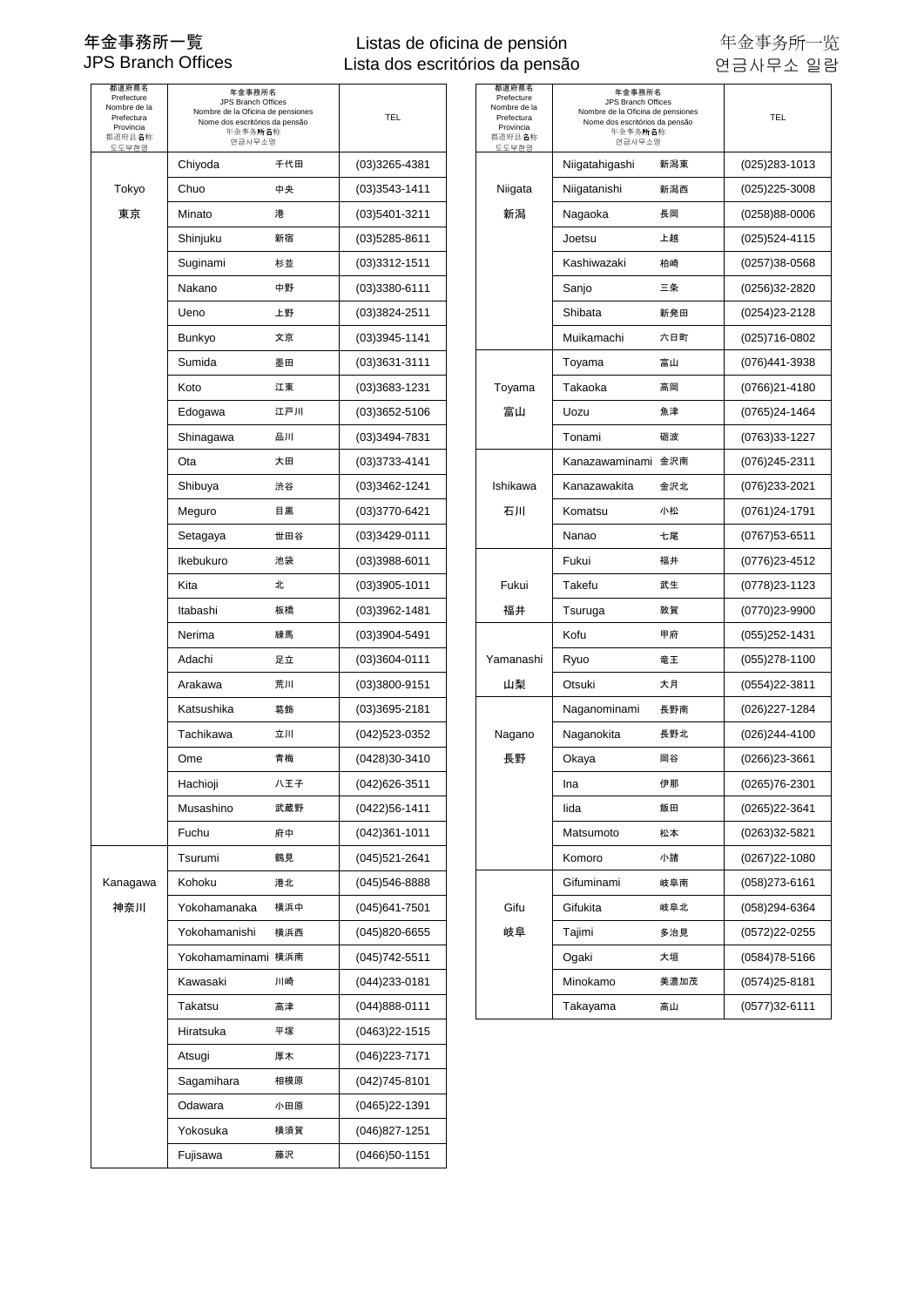### Listas de oficina de pensión Lista dos escritórios da pensão

| 都道府県名<br>Prefecture<br>Nombre de la<br>Prefectura<br>Província<br>都道府县名称<br>도도부현명 | 年金事務所名<br>JPS Branch Offices<br>Nombre de la Oficina de pensiones<br>Nome dos escritórios da pensão<br>年金事务所名称<br>연금사무소명 |      | TEL               | 都道府県名<br>Prefecture<br>Nombre de la<br>Prefectura<br>Província<br>都道府县名称<br>도도부현명 | 年金事務所名<br>JPS Branch Offices<br>Nombre de la Oficina de pensiones<br>Nome dos escritórios da pensão<br>年金事务所名称<br>연금사무소명 |      | TEL               |
|-----------------------------------------------------------------------------------|--------------------------------------------------------------------------------------------------------------------------|------|-------------------|-----------------------------------------------------------------------------------|--------------------------------------------------------------------------------------------------------------------------|------|-------------------|
|                                                                                   | Shizuoka                                                                                                                 | 静岡   | $(054)$ 284-4315  |                                                                                   | Temma                                                                                                                    | 天満   | $(06)6356 - 5511$ |
| Shizuoka                                                                          | Shimizu                                                                                                                  | 清水   | (054)353-2233     | Osaka                                                                             | Fukushima                                                                                                                | 福島   | (06)6458-1855     |
| 静岡                                                                                | Hamamatsuhigashi 浜松東                                                                                                     |      | (053)421-0192     | 大阪                                                                                | Otemae                                                                                                                   | 大手前  | (06)6271-7301     |
|                                                                                   | Hamamatsunishi 浜松西                                                                                                       |      | (053)456-8515     |                                                                                   | Horie                                                                                                                    | 堀江   | (06) 6531-5241    |
|                                                                                   | Numazu                                                                                                                   | 沼津   | (055)921-2203     |                                                                                   | Ichioka                                                                                                                  | 市岡   | (06)6571-5031     |
|                                                                                   | Mishima                                                                                                                  | 三島   | (055)973-1166     |                                                                                   | Tennoji                                                                                                                  | 天王寺  | (06) 6772-7531    |
|                                                                                   | Shimada                                                                                                                  | 島田   | $(0547)36 - 2213$ |                                                                                   | Hirano                                                                                                                   | 平野   | (06)6705-0331     |
|                                                                                   | Kakegawa                                                                                                                 | 掛川   | (0537)21-5524     |                                                                                   | Namba                                                                                                                    | 難波   | (06)6633-1231     |
|                                                                                   | Fuji                                                                                                                     | 富士   | (0545)61-1902     |                                                                                   | Tamade                                                                                                                   | 玉出   | (06)6682-3311     |
|                                                                                   | Ozone                                                                                                                    | 大曽根  | (052)935-6438     |                                                                                   | Yodogawa                                                                                                                 | 淀川   | (06)6305-1881     |
| Aichi                                                                             | Nakamura                                                                                                                 | 中村   | (052)451-3482     |                                                                                   | Imazato                                                                                                                  | 今里   | (06)6972-0161     |
| 愛知                                                                                | Tsurumai                                                                                                                 | 鶴舞   | (052)323-2553     |                                                                                   | Joto                                                                                                                     | 城東   | (06)6932-1161     |
|                                                                                   | Atsuta                                                                                                                   | 熱田   | (052) 671-7262    |                                                                                   | Kaizuka                                                                                                                  | 貝塚   | (072)431-1122     |
|                                                                                   | Kasadera                                                                                                                 | 笠寺   | (052)822-2513     |                                                                                   | Sakaihigashi                                                                                                             | 堺東   | (072)238-5101     |
|                                                                                   | Showa                                                                                                                    | 昭和   | (052)853-1461     |                                                                                   | Sakainishi                                                                                                               | 堺西   | (072)243-7900     |
|                                                                                   | Nagoyanishi                                                                                                              | 名古屋西 | (052)524-6834     |                                                                                   | Higashiosaka                                                                                                             | 東大阪  | (06)6722-6001     |
|                                                                                   | Nagoyakita                                                                                                               | 名古屋北 | (052)912-1216     |                                                                                   | Yao                                                                                                                      | 八尾   | (072)996-7711     |
|                                                                                   | Toyohashi                                                                                                                | 豊橋   | (0532)33-4114     |                                                                                   | Suita                                                                                                                    | 吹田   | (06)6821-2401     |
|                                                                                   | Okazaki                                                                                                                  | 岡崎   | $(0564)23 - 2513$ |                                                                                   | Toyonaka                                                                                                                 | 豊中   | (06)6848-6831     |
|                                                                                   | Ichinomiya                                                                                                               | 一宮   | (0586)45-1413     |                                                                                   | Moriguchi                                                                                                                | 守口   | (06)6992-3031     |
|                                                                                   | Seto                                                                                                                     | 瀬戸   | (0561)83-9043     |                                                                                   | Hirakata                                                                                                                 | 枚方   | (072)846-5011     |
|                                                                                   | Handa                                                                                                                    | 半田   | (0569)21-2320     |                                                                                   | Sannomiya                                                                                                                | 三宮   | (078)332-5793     |
|                                                                                   | Toyokawa                                                                                                                 | 豊川   | (0533)89-4043     | Hyogo                                                                             | Suma                                                                                                                     | 須磨   | (078)731-4797     |
|                                                                                   | Kariya                                                                                                                   | 刈谷   | (0566)21-2112     | 兵庫                                                                                | Higashinada                                                                                                              | 東灘   | (078)811-8475     |
|                                                                                   | Toyota                                                                                                                   | 豊田   | $(0565)33-1112$   |                                                                                   | Hyogo                                                                                                                    | 兵庫   | (078)577-0294     |
|                                                                                   | Tsu                                                                                                                      | 津    | (059)228-9112     |                                                                                   | Himeji                                                                                                                   | 姫路   | (079)224-6385     |
| Mie                                                                               | Yokkaichi                                                                                                                | 四日市  | (059)353-5512     |                                                                                   | Amagasaki                                                                                                                | 尼崎   | (06)6482-4594     |
| 三重                                                                                | Matsusaka                                                                                                                | 松阪   | $(0598)51 - 5115$ |                                                                                   | Akashi                                                                                                                   | 明石   | (078)912-4983     |
|                                                                                   | lse                                                                                                                      | 伊勢   | (0596)27-3601     |                                                                                   | Nishinomiya                                                                                                              | 西宮   | (0798)33-2944     |
|                                                                                   | Owase                                                                                                                    | 尾鷲   | (0597)22-2340     |                                                                                   | Toyooka                                                                                                                  | 豊岡   | (0796)22-0948     |
|                                                                                   | Otsu                                                                                                                     | 大津   | (077)521-1126     |                                                                                   | Kakogawa                                                                                                                 | 加古川  | (079)427-4743     |
| Shiga                                                                             | Kusatsu                                                                                                                  | 草津   | (077)567-2259     |                                                                                   | Nara                                                                                                                     | 奈良   | (0742)35-1371     |
| 滋賀                                                                                | Hikone                                                                                                                   | 彦根   | (0749)23-1112     | Nara                                                                              | Yamatotakada                                                                                                             | 大和高田 | (0745)22-3531     |
|                                                                                   | Kamigyo                                                                                                                  | 上京   | (075)415-1165     | 奈良                                                                                | Sakurai                                                                                                                  | 桜井   | (0744)42-0033     |
| Kyoto                                                                             | Maizuru                                                                                                                  | 舞鶴   | (0773)78-1165     |                                                                                   | Wakayamahigashi 和歌山東                                                                                                     |      | (073)474-1824     |
| 京都                                                                                | Nakagyo                                                                                                                  | 中京   | $(075)251 - 1165$ | Wakayama                                                                          | Wakayamanishi                                                                                                            | 和歌山西 | (073)447-1640     |
|                                                                                   | Shimogyo                                                                                                                 | 下京   | (075)341-1165     | 和歌山                                                                               | Tanabe                                                                                                                   | 田辺   | (0739)24-0434     |
|                                                                                   | Kyotominami                                                                                                              | 京都南  | (075)644-1165     |                                                                                   | Tottori                                                                                                                  | 鳥取   | (0857)27-8311     |
|                                                                                   | Kyotonishi                                                                                                               | 京都西  | (075)323-1170     | Tottori                                                                           | Kurayoshi                                                                                                                | 倉吉   | (0858)26-5311     |
|                                                                                   |                                                                                                                          |      |                   |                                                                                   |                                                                                                                          |      |                   |

| <b>ß道府県名</b><br>refecture<br>mbre de la<br><sup>2</sup> refectura<br>Província<br>道府县名称<br>도부현명 | 年金事務所名<br>JPS Branch Offices<br>Nombre de la Oficina de pensiones<br>Nome dos escritórios da pensão<br>年金事务所名称<br>연금사무소명 |      | TEL               | 都道府県名<br>Prefecture<br>Nombre de la<br>Prefectura<br>Província<br>都道府县名称<br>도도부현명 | 年金事務所名<br>JPS Branch Offices<br>Nombre de la Oficina de pensiones<br>Nome dos escritórios da pensão<br>年金事务所名称<br>연금사무소명 |      | <b>TEL</b>        |
|-------------------------------------------------------------------------------------------------|--------------------------------------------------------------------------------------------------------------------------|------|-------------------|-----------------------------------------------------------------------------------|--------------------------------------------------------------------------------------------------------------------------|------|-------------------|
|                                                                                                 | Shizuoka                                                                                                                 | 静岡   | $(054)$ 284-4315  |                                                                                   | Temma                                                                                                                    | 天満   | $(06)6356 - 5511$ |
| hizuoka                                                                                         | Shimizu                                                                                                                  | 清水   | $(054)353 - 2233$ | Osaka                                                                             | Fukushima                                                                                                                | 福島   | $(06)6458 - 1855$ |
| 静岡                                                                                              | Hamamatsuhigashi 浜松東                                                                                                     |      | (053)421-0192     | 大阪                                                                                | Otemae                                                                                                                   | 大手前  | $(06)6271 - 7301$ |
|                                                                                                 | Hamamatsunishi                                                                                                           | 浜松西  | $(053)456 - 8515$ |                                                                                   | Horie                                                                                                                    | 堀江   | $(06)6531 - 5241$ |
|                                                                                                 | Numazu                                                                                                                   | 沼津   | (055)921-2203     |                                                                                   | Ichioka                                                                                                                  | 市岡   | $(06)$ 6571-5031  |
|                                                                                                 | Mishima                                                                                                                  | 三島   | $(055)973-1166$   |                                                                                   | Tennoji                                                                                                                  | 天王寺  | $(06)$ 6772-7531  |
|                                                                                                 | Shimada                                                                                                                  | 島田   | $(0547)36 - 2213$ |                                                                                   | Hirano                                                                                                                   | 平野   | $(06)6705 - 0331$ |
|                                                                                                 | Kakegawa                                                                                                                 | 掛川   | (0537)21-5524     |                                                                                   | Namba                                                                                                                    | 難波   | $(06)6633 - 1231$ |
|                                                                                                 | Fuji                                                                                                                     | 富士   | $(0545)61-1902$   |                                                                                   | Tamade                                                                                                                   | 玉出   | $(06)6682 - 3311$ |
|                                                                                                 | Ozone                                                                                                                    | 大曽根  | $(052)935 - 6438$ |                                                                                   | Yodogawa                                                                                                                 | 淀川   | $(06)6305 - 1881$ |
| Aichi                                                                                           | Nakamura                                                                                                                 | 中村   | (052)451-3482     |                                                                                   | Imazato                                                                                                                  | 今里   | $(06)6972 - 0161$ |
| 愛知                                                                                              | Tsurumai                                                                                                                 | 鶴舞   | $(052)323 - 2553$ |                                                                                   | Joto                                                                                                                     | 城東   | $(06)6932 - 1161$ |
|                                                                                                 | Atsuta                                                                                                                   | 熱田   | (052)671-7262     |                                                                                   | Kaizuka                                                                                                                  | 貝塚   | (072)431-1122     |
|                                                                                                 | Kasadera                                                                                                                 | 笠寺   | $(052)822 - 2513$ |                                                                                   | Sakaihigashi                                                                                                             | 堺東   | $(072)238 - 5101$ |
|                                                                                                 | Showa                                                                                                                    | 昭和   | $(052)853 - 1461$ |                                                                                   | Sakainishi                                                                                                               | 堺西   | (072)243-7900     |
|                                                                                                 | Nagoyanishi                                                                                                              | 名古屋西 | (052)524-6834     |                                                                                   | Higashiosaka                                                                                                             | 東大阪  | $(06)6722 - 6001$ |
|                                                                                                 | Nagoyakita                                                                                                               | 名古屋北 | (052)912-1216     |                                                                                   | Yao                                                                                                                      | 八尾   | (072)996-7711     |
|                                                                                                 | Toyohashi                                                                                                                | 豊橋   | $(0532)33 - 4114$ |                                                                                   | Suita                                                                                                                    | 吹田   | $(06)6821 - 2401$ |
|                                                                                                 | Okazaki                                                                                                                  | 岡崎   | (0564)23-2513     |                                                                                   | Toyonaka                                                                                                                 | 豊中   | $(06)6848-6831$   |
|                                                                                                 | Ichinomiya                                                                                                               | 一宮   | $(0586)45-1413$   |                                                                                   | Moriguchi                                                                                                                | 守口   | $(06)6992 - 3031$ |
|                                                                                                 | Seto                                                                                                                     | 瀬戸   | $(0561)83 - 9043$ |                                                                                   | Hirakata                                                                                                                 | 枚方   | $(072)846 - 5011$ |
|                                                                                                 | Handa                                                                                                                    | 半田   | (0569)21-2320     |                                                                                   | Sannomiya                                                                                                                | 三宮   | (078)332-5793     |
|                                                                                                 | Toyokawa                                                                                                                 | 豊川   | $(0533)89-4043$   | Hyogo                                                                             | Suma                                                                                                                     | 須磨   | (078)731-4797     |
|                                                                                                 | Kariya                                                                                                                   | 刈谷   | $(0566)21 - 2112$ | 兵庫                                                                                | Higashinada                                                                                                              | 東灘   | (078)811-8475     |
|                                                                                                 | Toyota                                                                                                                   | 豊田   | $(0565)33-1112$   |                                                                                   | Hyogo                                                                                                                    | 兵庫   | (078)577-0294     |
|                                                                                                 | Tsu                                                                                                                      | 津    | (059)228-9112     |                                                                                   | Himeji                                                                                                                   | 姫路   | (079)224-6385     |
| Mie                                                                                             | Yokkaichi                                                                                                                | 四日市  | (059)353-5512     |                                                                                   | Amagasaki                                                                                                                | 尼崎   | (06)6482-4594     |
| 三重                                                                                              | Matsusaka                                                                                                                | 松阪   | $(0598)51 - 5115$ |                                                                                   | Akashi                                                                                                                   | 明石   | (078)912-4983     |
|                                                                                                 | Ise                                                                                                                      | 伊勢   | (0596)27-3601     |                                                                                   | Nishinomiya                                                                                                              | 西宮   | (0798)33-2944     |
|                                                                                                 | Owase                                                                                                                    | 尾鷲   | (0597)22-2340     |                                                                                   | Toyooka                                                                                                                  | 豊岡   | (0796)22-0948     |
|                                                                                                 | Otsu                                                                                                                     | 大津   | (077)521-1126     |                                                                                   | Kakogawa                                                                                                                 | 加古川  | (079)427-4743     |
| Shiga                                                                                           | Kusatsu                                                                                                                  | 草津   | (077)567-2259     |                                                                                   | Nara                                                                                                                     | 奈良   | $(0742)35 - 1371$ |
| 滋賀                                                                                              | Hikone                                                                                                                   | 彦根   | (0749)23-1112     | Nara                                                                              | Yamatotakada                                                                                                             | 大和高田 | (0745)22-3531     |
|                                                                                                 | Kamigyo                                                                                                                  | 上京   | (075)415-1165     | 奈良                                                                                | Sakurai                                                                                                                  | 桜井   | (0744)42-0033     |
| Kyoto                                                                                           | Maizuru                                                                                                                  | 舞鶴   | $(0773)78 - 1165$ |                                                                                   | Wakayamahigashi 和歌山東                                                                                                     |      | (073)474-1824     |
| 京都                                                                                              | Nakagyo                                                                                                                  | 中京   | $(075)251 - 1165$ | Wakayama                                                                          | Wakayamanishi                                                                                                            | 和歌山西 | (073)447-1640     |
|                                                                                                 | Shimogyo                                                                                                                 | 下京   | (075)341-1165     | 和歌山                                                                               | Tanabe                                                                                                                   | 田辺   | (0739)24-0434     |
|                                                                                                 | Kyotominami                                                                                                              | 京都南  | $(075)644-1165$   |                                                                                   | Tottori                                                                                                                  | 鳥取   | $(0857)27 - 8311$ |
|                                                                                                 | Kyotonishi                                                                                                               | 京都西  | (075)323-1170     | Tottori                                                                           | Kurayoshi                                                                                                                | 倉吉   | $(0858)26 - 5311$ |
|                                                                                                 |                                                                                                                          |      |                   | 鳥取                                                                                | Yonago                                                                                                                   | 米子   | $(0859)34-6111$   |
|                                                                                                 |                                                                                                                          |      |                   | Shimane                                                                           | Matsue                                                                                                                   | 松江   | (0852)23-9540     |
|                                                                                                 |                                                                                                                          |      |                   | 島根                                                                                | Izumo                                                                                                                    | 出雲   | $(0853)24 - 0045$ |
|                                                                                                 |                                                                                                                          |      |                   |                                                                                   | Hamada                                                                                                                   | 浜田   | (0855)22-0670     |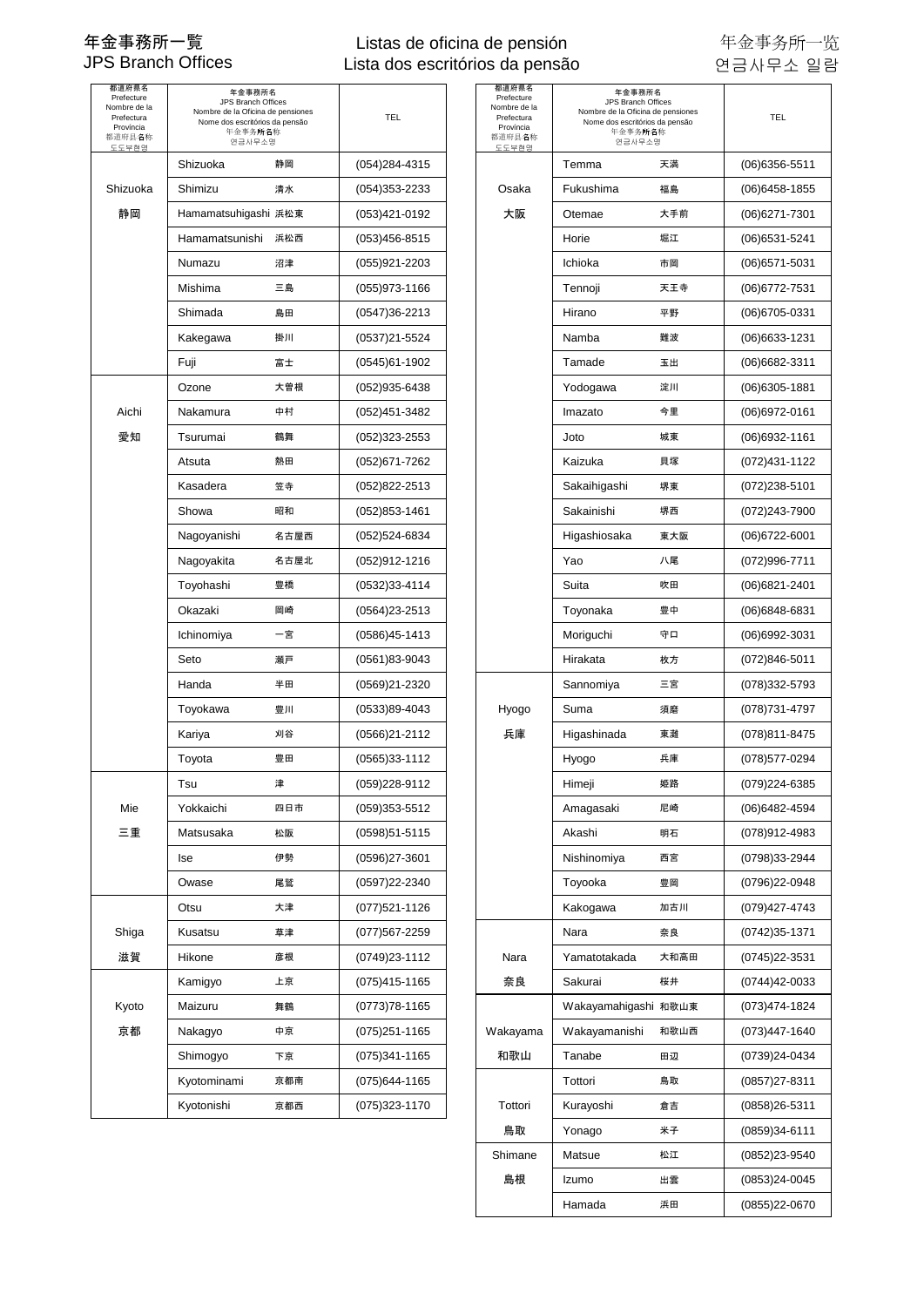### Listas de oficina de pensión Lista dos escritórios da pensão

| 都道府県名<br>Prefecture<br>Nombre de la<br>Prefectura<br>Província<br>都道府县名称<br>도도부현명 | 年金事務所名<br>JPS Branch Offices<br>Nombre de la Oficina de pensiones<br>Nome dos escritórios da pensão<br>年金事务所名称<br>연금사무소명 |      | TEL               | 都道府県名<br>Prefecture<br>Nombre de la<br>Prefectura<br>Província<br>都道府县名称<br>도도부현명 | 年金事務所名<br>JPS Branch Offices<br>Nombre de la Oficina de pensiones<br>Nome dos escritórios da pensão<br>年金事务所名称<br>연금사무소명 |      | <b>TEL</b>        |
|-----------------------------------------------------------------------------------|--------------------------------------------------------------------------------------------------------------------------|------|-------------------|-----------------------------------------------------------------------------------|--------------------------------------------------------------------------------------------------------------------------|------|-------------------|
|                                                                                   | Okayamahigashi                                                                                                           | 岡山東  | (086) 270-7925    |                                                                                   | Higashifukuoka                                                                                                           | 東福岡  | (092) 651-7967    |
| Okayama                                                                           | Okayamanishi                                                                                                             | 岡山西  | (086)214-2163     | Fukuoka                                                                           | Hakata                                                                                                                   | 博多   | (092)474-0012     |
| 岡山                                                                                | Kurashikihigashi                                                                                                         | 倉敷東  | $(086)423-6150$   | 福岡                                                                                | Nakafukuoka                                                                                                              | 中福岡  | (092)751-1232     |
|                                                                                   | Kurashikinishi                                                                                                           | 倉敷西  | (086)523-6390     |                                                                                   | Nishifukuoka                                                                                                             | 西福岡  | (092)883-9962     |
|                                                                                   | Tsuyama                                                                                                                  | 津山   | (0868)31-2360     |                                                                                   | Minamifukuoka                                                                                                            | 南福岡  | (092)552-6112     |
|                                                                                   | Takahashi                                                                                                                | 高梁   | (0866)21-0570     |                                                                                   | Kurume                                                                                                                   | 久留米  | (0942)33-6192     |
|                                                                                   | Hiroshimahigashi 広島東                                                                                                     |      | (082) 228-3131    |                                                                                   | Kokuraminami                                                                                                             | 小倉南  | (093)471-8873     |
| Hiroshima                                                                         | Hiroshimanishi                                                                                                           | 広島西  | (082)232-4171     |                                                                                   | Kokurakita                                                                                                               | 小倉北  | (093)583-8340     |
| 広島                                                                                | Hiroshimaminami 広島南                                                                                                      |      | (082) 253-7710    |                                                                                   | Nogata                                                                                                                   | 直方   | (0949)22-0891     |
|                                                                                   | Fukuyama                                                                                                                 | 福山   | $(084)924 - 2181$ |                                                                                   | Yawata                                                                                                                   | 八幡   | (093)631-7962     |
|                                                                                   | Kure                                                                                                                     | 呉    | $(0823)22 - 1691$ |                                                                                   | Omuta                                                                                                                    | 大牟田  | (0944)52-5294     |
|                                                                                   | Mihara                                                                                                                   | 三原   | $(0848)63 - 4111$ |                                                                                   | Saga                                                                                                                     | 佐賀   | (0952)31-4191     |
|                                                                                   | Miyoshi                                                                                                                  | 三次   | (0824) 62-3107    | Saga                                                                              | Karatsu                                                                                                                  | 唐津   | (0955)72-5161     |
|                                                                                   | Bingofuchu                                                                                                               | 備後府中 | (0847)41-7421     | 佐賀                                                                                | Takeo                                                                                                                    | 武雄   | (0954)23-0121     |
|                                                                                   | Yamaguchi                                                                                                                | 山口   | (083)922-5660     |                                                                                   | Nagasakiminami                                                                                                           | 長崎南  | (095)825-8702     |
| Yamaguchi                                                                         | Shimonoseki                                                                                                              | 下関   | $(083)222 - 5587$ | Nagasaki                                                                          | Nagasakikita                                                                                                             | 長崎北  | (095)861-1354     |
| 山口                                                                                | Tokuyama                                                                                                                 | 徳山   | (0834)31-2152     | 長崎                                                                                | Sasebo                                                                                                                   | 佐世保  | (0956)34-1143     |
|                                                                                   | Ube                                                                                                                      | 宇部   | $(0836)33-7111$   |                                                                                   | Isahaya                                                                                                                  | 諫早   | (0957)25-1662     |
|                                                                                   | Iwakuni                                                                                                                  | 岩国   | (0827)24-2222     |                                                                                   | Kumamotohigashi 熊本東                                                                                                      |      | (096)367-2503     |
|                                                                                   | Hagi                                                                                                                     | 萩    | $(0838)24 - 2158$ | Kumamoto                                                                          | Kumamotonishi                                                                                                            | 熊本西  | (096)353-0142     |
|                                                                                   | Tokushimaminami 徳島南                                                                                                      |      | $(088)652 - 1511$ | 熊本                                                                                | Yatsushiro                                                                                                               | 八代   | (0965)35-6123     |
| Tokushima                                                                         | Tokushimakita                                                                                                            | 徳島北  | $(088)655 - 0200$ |                                                                                   | Hondo                                                                                                                    | 本渡   | (0969)24-2112     |
| 徳島                                                                                | Awahanda                                                                                                                 | 阿波半田 | (0883)64-3128     |                                                                                   | Tamana                                                                                                                   | 玉名   | (0968)74-1612     |
|                                                                                   | Takamatsuhigashi 高松東                                                                                                     |      | $(087)861 - 3866$ |                                                                                   | Oita                                                                                                                     | 大分   | (097) 552-1211    |
| Kagawa                                                                            | Takamatsunishi                                                                                                           | 高松西  | (087) 822-2840    | Oita                                                                              | Hita                                                                                                                     | 日田   | (0973)22-6174     |
| 香川                                                                                | Zentsuji                                                                                                                 | 善通寺  | (0877) 62-1662    | 大分                                                                                | Beppu                                                                                                                    | 別府   | (0977)22-5111     |
|                                                                                   | Matsuyamahigashi 松山東                                                                                                     |      | (089)946-2259     |                                                                                   | Saiki                                                                                                                    | 佐伯   | (0972)22-1970     |
| Ehime                                                                             | Matsuyamanishi                                                                                                           | 松山西  | (089)925-5108     |                                                                                   | Miyazaki                                                                                                                 | 宮崎   | (0985)52-2111     |
| 愛媛                                                                                | Niihama                                                                                                                  | 新居浜  | (0897)35-1362     | Miyazaki                                                                          | Takanabe                                                                                                                 | 高鍋   | $(0983)23 - 5111$ |
|                                                                                   | Imabari                                                                                                                  | 今治   | (0898)32-6142     | 宮崎                                                                                | Nobeoka                                                                                                                  | 延岡   | (0982)21-5424     |
|                                                                                   | Uwajima                                                                                                                  | 宇和島  | (0895)22-5480     |                                                                                   | Miyakonojo                                                                                                               | 都城   | (0986)23-2571     |
|                                                                                   | Kochihigashi                                                                                                             | 高知東  | (088) 831-4430    |                                                                                   | Kagoshimaminami 鹿児島南                                                                                                     |      | (099)251-3111     |
| Kochi                                                                             | Kochinishi                                                                                                               | 高知西  | $(088)875 - 1717$ | Kagoshima                                                                         | Kagoshimakita                                                                                                            | 鹿児島北 | (099)225-5311     |
| 高知                                                                                | Nankoku                                                                                                                  | 南国   | $(088)864 - 1111$ | 鹿児島                                                                               | Sendai                                                                                                                   | 川内   | (0996)22-5276     |
|                                                                                   | Hata                                                                                                                     | 幡多   | $(0880)34-1616$   |                                                                                   | Kajiki                                                                                                                   | 加治木  | (0995)62-3511     |
|                                                                                   |                                                                                                                          |      |                   |                                                                                   |                                                                                                                          |      |                   |

| ™3道府県名<br>Prefecture<br>ombre de la<br><sup>o</sup> refectura<br>Província<br>道府县名称<br>E도부현명 | 年金事務所名<br>JPS Branch Offices<br>Nombre de la Oficina de pensiones<br>Nome dos escritórios da pensão<br>年金事务所名称<br>연금사무소명 |      | <b>TEL</b>     | 都道府県名<br>Prefecture<br>Nombre de la<br>Prefectura<br>Província<br>都道府县名称<br>도도부현명 | 年金事務所名<br>JPS Branch Offices<br>Nombre de la Oficina de pensiones<br>Nome dos escritórios da pensão<br>年金事务所名称<br>연금사무소명 |      | <b>TEL</b>        |
|----------------------------------------------------------------------------------------------|--------------------------------------------------------------------------------------------------------------------------|------|----------------|-----------------------------------------------------------------------------------|--------------------------------------------------------------------------------------------------------------------------|------|-------------------|
|                                                                                              | Okayamahigashi                                                                                                           | 岡山東  | (086)270-7925  |                                                                                   | Higashifukuoka                                                                                                           | 東福岡  | (092) 651-7967    |
| kayama                                                                                       | Okayamanishi                                                                                                             | 岡山西  | (086)214-2163  | Fukuoka                                                                           | Hakata                                                                                                                   | 博多   | (092)474-0012     |
| 岡山                                                                                           | Kurashikihigashi                                                                                                         | 倉敷東  | (086)423-6150  | 福岡                                                                                | Nakafukuoka                                                                                                              | 中福岡  | (092)751-1232     |
|                                                                                              | Kurashikinishi                                                                                                           | 倉敷西  | (086)523-6390  |                                                                                   | Nishifukuoka                                                                                                             | 西福岡  | (092)883-9962     |
|                                                                                              | Tsuyama                                                                                                                  | 津山   | (0868)31-2360  |                                                                                   | Minamifukuoka                                                                                                            | 南福岡  | (092)552-6112     |
|                                                                                              | Takahashi                                                                                                                | 高梁   | (0866)21-0570  |                                                                                   | Kurume                                                                                                                   | 久留米  | (0942)33-6192     |
|                                                                                              | Hiroshimahigashi 広島東                                                                                                     |      | (082)228-3131  |                                                                                   | Kokuraminami                                                                                                             | 小倉南  | (093)471-8873     |
| iroshima                                                                                     | Hiroshimanishi                                                                                                           | 広島西  | (082)232-4171  |                                                                                   | Kokurakita                                                                                                               | 小倉北  | (093)583-8340     |
| 広島                                                                                           | Hiroshimaminami 広島南                                                                                                      |      | (082)253-7710  |                                                                                   | Nogata                                                                                                                   | 直方   | (0949)22-0891     |
|                                                                                              | Fukuyama                                                                                                                 | 福山   | (084)924-2181  |                                                                                   | Yawata                                                                                                                   | 八幡   | (093)631-7962     |
|                                                                                              | Kure                                                                                                                     | 呉    | (0823)22-1691  |                                                                                   | Omuta                                                                                                                    | 大牟田  | (0944)52-5294     |
|                                                                                              | Mihara                                                                                                                   | 三原   | (0848)63-4111  |                                                                                   | Saga                                                                                                                     | 佐賀   | $(0952)31 - 4191$ |
|                                                                                              | Miyoshi                                                                                                                  | 三次   | (0824)62-3107  | Saga                                                                              | Karatsu                                                                                                                  | 唐津   | (0955)72-5161     |
|                                                                                              | Bingofuchu                                                                                                               | 備後府中 | (0847)41-7421  | 佐賀                                                                                | Takeo                                                                                                                    | 武雄   | (0954)23-0121     |
|                                                                                              | Yamaguchi                                                                                                                | 山口   | (083)922-5660  |                                                                                   | Nagasakiminami                                                                                                           | 長崎南  | (095)825-8702     |
| ımaguchi                                                                                     | Shimonoseki                                                                                                              | 下関   | (083)222-5587  | Nagasaki                                                                          | Nagasakikita                                                                                                             | 長崎北  | (095)861-1354     |
| 山口                                                                                           | Tokuyama                                                                                                                 | 徳山   | (0834)31-2152  | 長崎                                                                                | Sasebo                                                                                                                   | 佐世保  | (0956)34-1143     |
|                                                                                              | Ube                                                                                                                      | 宇部   | (0836)33-7111  |                                                                                   | Isahaya                                                                                                                  | 諫早   | (0957)25-1662     |
|                                                                                              | Iwakuni                                                                                                                  | 岩国   | (0827)24-2222  |                                                                                   | Kumamotohigashi 熊本東                                                                                                      |      | (096)367-2503     |
|                                                                                              | Hagi                                                                                                                     | 萩    | (0838)24-2158  | Kumamoto                                                                          | Kumamotonishi                                                                                                            | 熊本西  | (096)353-0142     |
|                                                                                              | Tokushimaminami 徳島南                                                                                                      |      | (088)652-1511  | 熊本                                                                                | Yatsushiro                                                                                                               | 八代   | (0965)35-6123     |
| ıkushima                                                                                     | Tokushimakita                                                                                                            | 徳島北  | (088) 655-0200 |                                                                                   | Hondo                                                                                                                    | 本渡   | (0969)24-2112     |
| 徳島                                                                                           | Awahanda                                                                                                                 | 阿波半田 | (0883)64-3128  |                                                                                   | Tamana                                                                                                                   | 玉名   | (0968)74-1612     |
|                                                                                              | Takamatsuhigashi 高松東                                                                                                     |      | (087)861-3866  |                                                                                   | Oita                                                                                                                     | 大分   | $(097)552 - 1211$ |
| agawa                                                                                        | Takamatsunishi                                                                                                           | 高松西  | (087) 822-2840 | Oita                                                                              | Hita                                                                                                                     | 日田   | (0973)22-6174     |
| 杳川                                                                                           | Zentsuji                                                                                                                 | 善通寺  | (0877)62-1662  | 大分                                                                                | Beppu                                                                                                                    | 別府   | (0977)22-5111     |
|                                                                                              | Matsuyamahigashi 松山東                                                                                                     |      | (089)946-2259  |                                                                                   | Saiki                                                                                                                    | 佐伯   | (0972)22-1970     |
| Ehime                                                                                        | Matsuyamanishi                                                                                                           | 松山西  | (089)925-5108  |                                                                                   | Miyazaki                                                                                                                 | 宮崎   | (0985)52-2111     |
| 愛媛                                                                                           | Niihama                                                                                                                  | 新居浜  | (0897)35-1362  | Miyazaki                                                                          | Takanabe                                                                                                                 | 高鍋   | $(0983)23 - 5111$ |
|                                                                                              | Imabari                                                                                                                  | 今治   | (0898)32-6142  | 宮崎                                                                                | Nobeoka                                                                                                                  | 延岡   | (0982)21-5424     |
|                                                                                              | Uwajima                                                                                                                  | 宇和島  | (0895)22-5480  |                                                                                   | Miyakonojo                                                                                                               | 都城   | (0986)23-2571     |
|                                                                                              | Kochihigashi                                                                                                             | 高知東  | (088)831-4430  |                                                                                   | Kagoshimaminami 鹿児島南                                                                                                     |      | (099)251-3111     |
| Kochi                                                                                        | Kochinishi                                                                                                               | 高知西  | (088) 875-1717 | Kagoshima                                                                         | Kagoshimakita                                                                                                            | 鹿児島北 | (099)225-5311     |
| 高知                                                                                           | Nankoku                                                                                                                  | 南国   | (088)864-1111  | 鹿児島                                                                               | Sendai                                                                                                                   | 川内   | (0996)22-5276     |
|                                                                                              | Hata                                                                                                                     | 幡多   | (0880)34-1616  |                                                                                   | Kajiki                                                                                                                   | 加治木  | (0995)62-3511     |
|                                                                                              |                                                                                                                          |      |                |                                                                                   | Kanoya                                                                                                                   | 鹿屋   | (0994)42-5121     |
|                                                                                              |                                                                                                                          |      |                |                                                                                   | Amamioshima                                                                                                              | 奄美大島 | (0997)52-4341     |
|                                                                                              |                                                                                                                          |      |                |                                                                                   | Naha                                                                                                                     | 那覇   | (098) 855-1118    |
|                                                                                              |                                                                                                                          |      |                | Okinawa                                                                           | Urasoe                                                                                                                   | 浦添   | (098)877-0020     |
|                                                                                              |                                                                                                                          |      |                | 沖縄                                                                                | Koza                                                                                                                     | コザ   | (098)933-2267     |
|                                                                                              |                                                                                                                          |      |                |                                                                                   | Nago                                                                                                                     | 名護   | (0980)52-2574     |
|                                                                                              |                                                                                                                          |      |                |                                                                                   | Hirara                                                                                                                   | 平良   | (0980)72-3650     |
|                                                                                              |                                                                                                                          |      |                |                                                                                   | Ishigaki                                                                                                                 | 石垣   | (0980)82-9211     |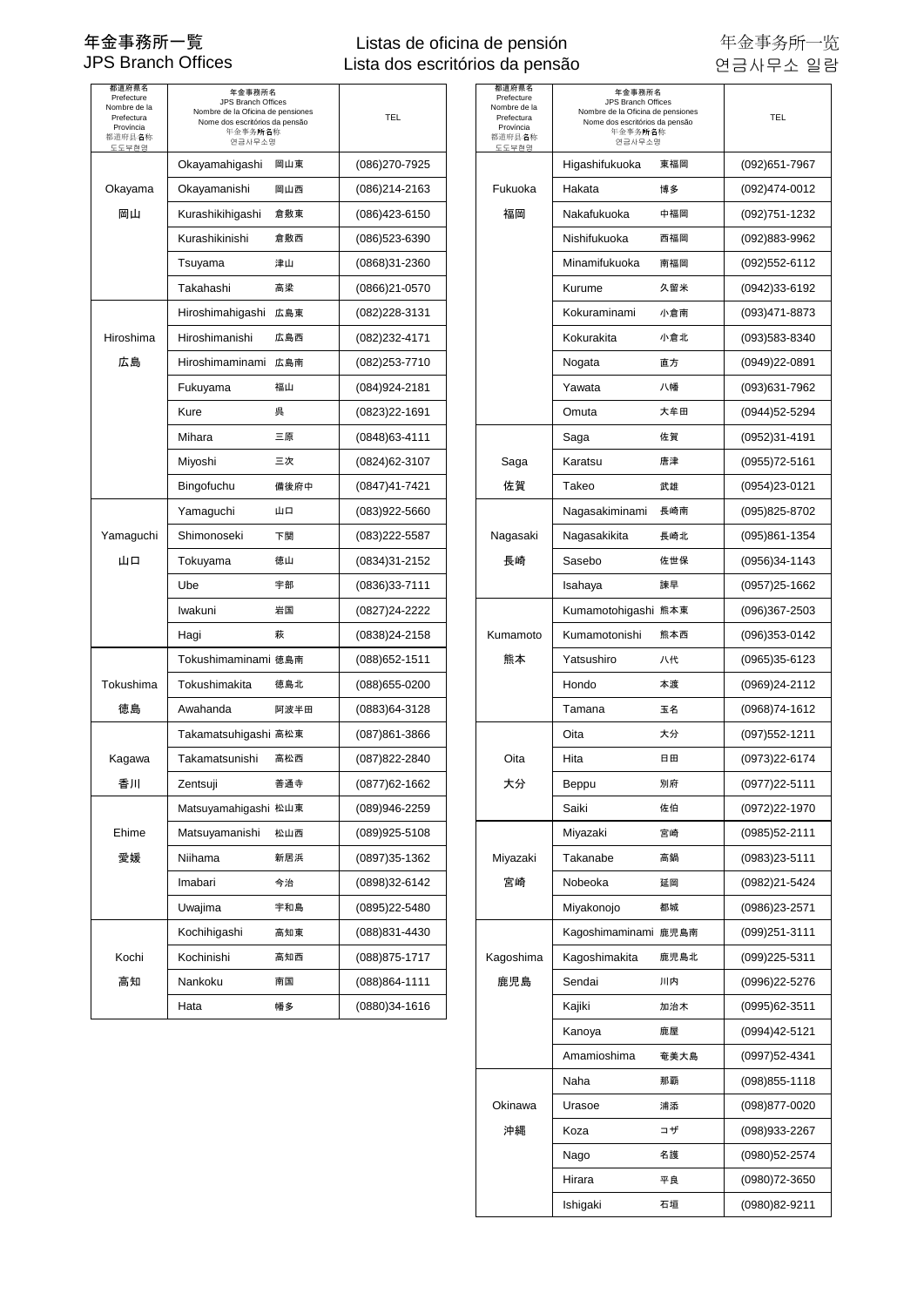(別添 2)

平成21年3月 法務省入国管理局

### 在留資格の変更,在留期聞の更新許可のガイドライン(改正〉

在留資格の変更及び在留期間の更新は,法務大臣が適当と認めるに足りる相当の理由 があるときに限り許可することとされており,この相当の理由があるか否かの判断は, .<br>東ら法務大臣の自由な裁量に委ねられ. 申請者の行おうとする活動, 在留の状況. 在留 の必要性等を総合的に勘案して行っているところ,この判断に当たっては、以下のよう な事項を考慮します。

ただし.以下の事項のうち. 1の在留資格該当性については,許可する際に必要な要 件となります。また、2の上陸許可基準については、原則として適合していることが求 められます。3以下の事項については、相当性の判断のうちの代表的な考慮要素であ り,これらの事項にすべて該当する場合であっても,すべての事情を総合的に考慮した 結果,変更又Iま更新を許可しないこともあります。

なお. 8の社会保険制度の加入については. 平成22 (2010) 年4月1日以降申 講時に窓口において保険証の提示を求めることとしています。

- 1 行おうとする活動が申請に係る入管法別表に掲げる在留資格に該当すること 申請人である外国人が行おうとする活動が,入管法別表第一に掲げる在留資格につ いては同表の下欄に掲げる活動,入管法別表第二に掲げる在留資格については同表の 下欄に掲げる身分又は地位を有する者としての活動であることが必要となります。
- 2 入管法別表第1の2の表又は4の表に掲げる在留資格の下欄に掲げる活動を行おう とする者については,原則として法務省令で定める上陸許可基準に適合していること 法務省令で定める上陸許可基準は,外国人が日本に入菌する際の上陸審査の基準で すが.在留資格変更及び在留期間更新!こ当たっても,原則として上陸許可基準に適合 していることが求められます。
- 3 素行が不良でないこと

素行については,善良であることが前提となり.良好でない場合には消極的な要素 として評価され,具体的には,退去強制事自に準ずるような刑事処分を受けた行為, 不法就労をあっせんするなど出入国管理行政主看過することのできない行為を行った 場合は,素行が不良であると判断されることとなります。

4 独立の生計を営むに足りる資産又は技能を有すること

申請人の生活状況として、日常生活において公共の負担となっておらず、かつ、そ の有する資産又は技能等から見て将来において安定した生活が見込まれること(世帯 単位で認められれば足ります。)が認められますが,仮に公共の負狙となっている場 合であっても,在留を認めるべき人道上の理由が認められる場合には,その理由を十 分勘案して判断することとなります。

5 雇用・労働条件が適正であること

我が国で就労している(しようとする)場合には,アルバイトを含めその雇用・労 働条件が,労働関係法規に適合していることが必要です。

なお. 労働関係法規違反により勧告等が行われたことが判明した場合は、通常、申 請人である外国人に責はないため,この点を十分に勘案して許否を決定します。

6 納税義務を履行していること

納税の義務がある場合には,当該納税義務を履行していることが求められ,納税義 務を履行していない場合には消極的な要素として評価されます。例えば,納税義務の 不履行により刑を受けている場合は,納税義務を履行していないと判断されます。 なお. 刑を受けていなくても, 高額の未納や長期間の未納などが判明した場合も.